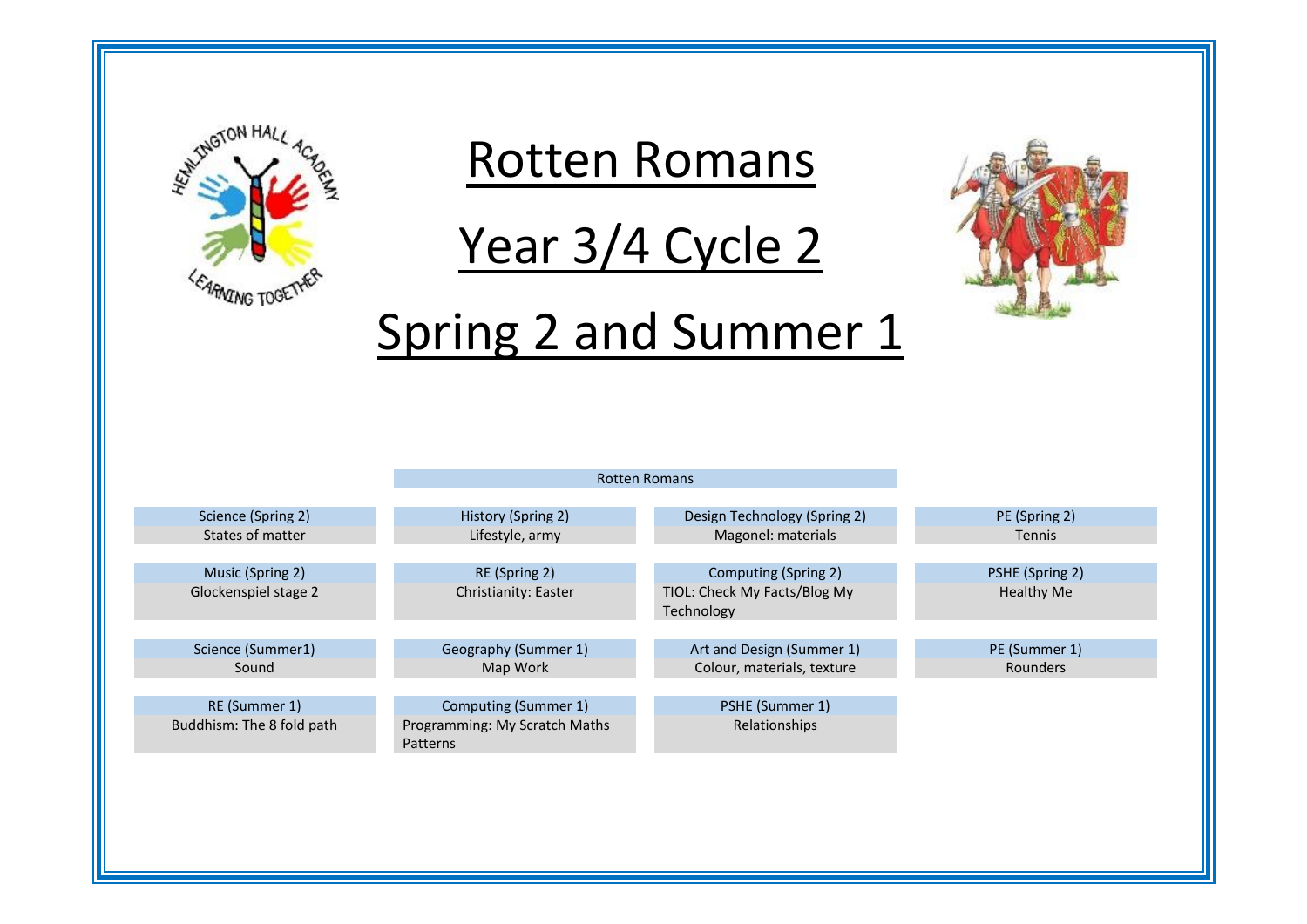## **Science - Spring 2**

| <b>States of matter</b>                                                                                                                                                                                             |                                                                                    | Term: 4                                                                                                                                                                                                                                                                                                     |  |                                                                                                                                                                                                                                           | Year: 3/4 Cycle 2                                                                                                                                                                                                                                                                                                  |  |                                                   |                                                         |
|---------------------------------------------------------------------------------------------------------------------------------------------------------------------------------------------------------------------|------------------------------------------------------------------------------------|-------------------------------------------------------------------------------------------------------------------------------------------------------------------------------------------------------------------------------------------------------------------------------------------------------------|--|-------------------------------------------------------------------------------------------------------------------------------------------------------------------------------------------------------------------------------------------|--------------------------------------------------------------------------------------------------------------------------------------------------------------------------------------------------------------------------------------------------------------------------------------------------------------------|--|---------------------------------------------------|---------------------------------------------------------|
| Foundations of previous learning:<br>Year 1 - Everyday Materials<br>Not previously taught but links to Everyday Materials<br>glass, metal, water and rock<br>their simple physical properties                       |                                                                                    | Distinguish between an object and the material from which it is made<br>Identify and name a variety of everyday materials, including wood, plastic,<br>Describe simple physical properties of a variety of everyday materials<br>Compare and group together a variety of everyday materials on the basis of |  |                                                                                                                                                                                                                                           | Year 2 – Everyday Materials<br>Identify and compare the uses of a variety of everyday materials, including<br>wood, metal, plastic, glass, brick/rock, and paper/cardboard.<br>Find out how the shapes of solid objects made from some materials can be<br>changed by squashing, bending, twisting and stretching. |  |                                                   |                                                         |
| <b>Unit Learning</b>                                                                                                                                                                                                |                                                                                    |                                                                                                                                                                                                                                                                                                             |  |                                                                                                                                                                                                                                           |                                                                                                                                                                                                                                                                                                                    |  |                                                   |                                                         |
| <b>NC Objective - Coverage</b>                                                                                                                                                                                      |                                                                                    | <b>Skills</b>                                                                                                                                                                                                                                                                                               |  | Knowledge                                                                                                                                                                                                                                 |                                                                                                                                                                                                                                                                                                                    |  |                                                   | <b>Vocabulary</b>                                       |
| Compare and group materials together, according to<br>whether they are solids, liquids or gases<br>Observe that some materials change state when they are<br>heated or cooled, and measure the temperature at which | Use science words correctly<br>Use a science model to describe<br>Plan a fair test |                                                                                                                                                                                                                                                                                                             |  | To know what a solid, liquid and a gas are.<br>To know what solids, liquids and gases are made of.<br>To know what happens when substances change state.<br>To understand evaporation and condensation.<br>To understand the water cycle. |                                                                                                                                                                                                                                                                                                                    |  | State<br>Solid<br>Liquid<br>Gas<br>Characteristic | Attraction<br>Heating<br>Cooling<br>Melting<br>Freezing |
| this happens in degrees Celsius (°C)                                                                                                                                                                                | <b>Assessment of Skills</b>                                                        |                                                                                                                                                                                                                                                                                                             |  | <b>Assessment of Knowledge</b>                                                                                                                                                                                                            |                                                                                                                                                                                                                                                                                                                    |  | Property                                          | Evaporating                                             |
| Identify the part played by evaporation and condensation<br>in the water cycle and associate the rate of evaporation<br>with temperature                                                                            | <b>Explaining science</b><br>Designing experiments                                 | (See Phil Watkins Assessment boards)                                                                                                                                                                                                                                                                        |  | What makes something a solid, liquid or a gas?<br>What are solids, liquids & gases make of?<br>What happens when substances change state?<br>What is evaporation & condensation?<br>What happens in the water cycle?                      |                                                                                                                                                                                                                                                                                                                    |  | Particle<br>Heat<br>Energy<br>Bond                | Condensing<br>water cycle                               |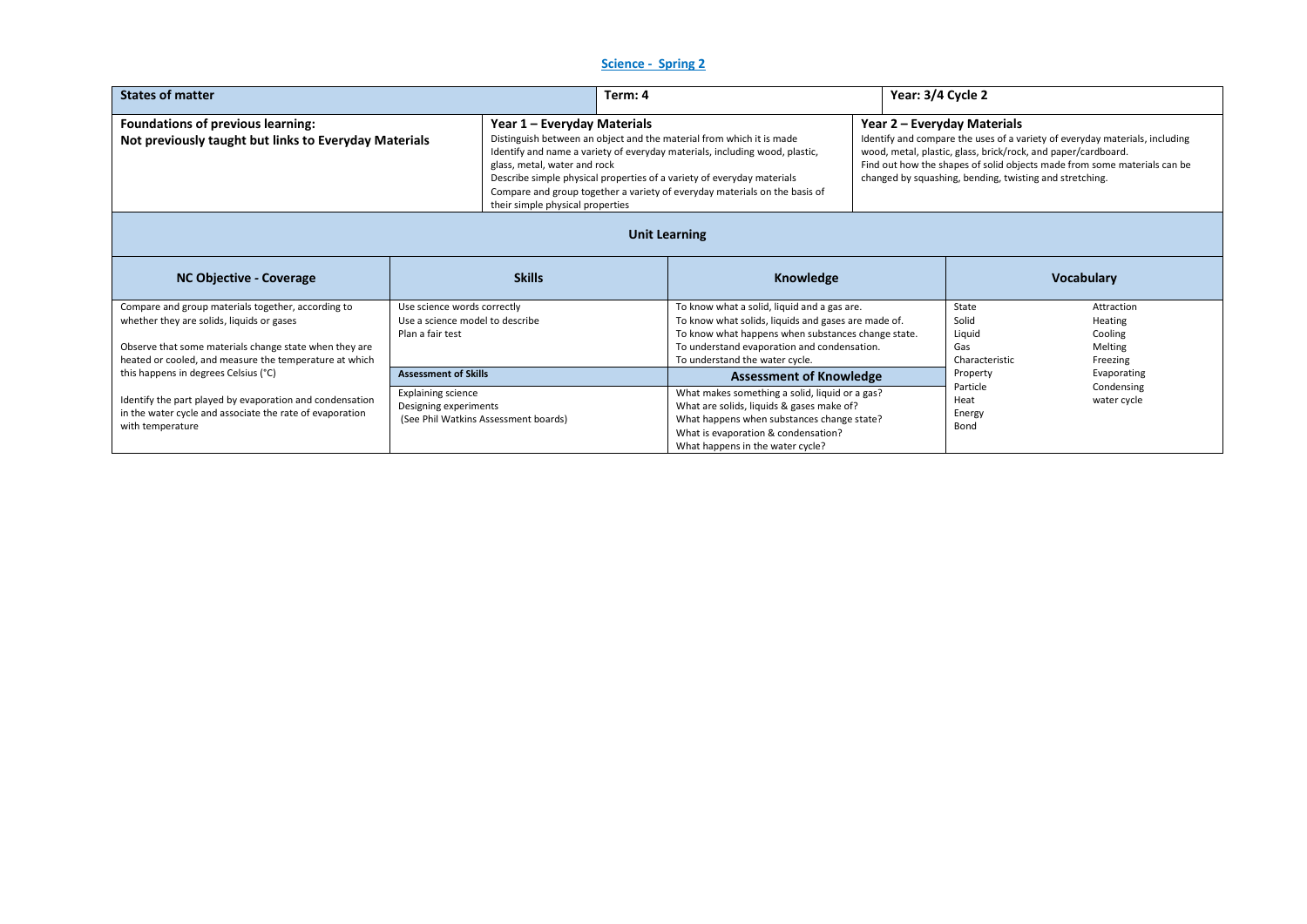# **History – Spring 2**

| Lifestyle, army                                                                                                                                                |                                                                                                                                                                                                                                                                                                                                                                                                                                                                                                                                                                                                                                                                                                                                                                                                                                                                                                                                                                                                                                                                                                                                                                                                                                                                                                                                                                                                                                                                                                                                                                                                                                                                                                                                                                                                                                                                                                                                                                                                                                                                                                           | <b>Topic: Rotten Romans</b>                                                                                                                                                                                                                                                                                                                                                                                                                                                                                                                                  | Term: Spring 2                                                                                                                                                                                                            | Year: 3/4 Cycle 2 |  |  |  |  |  |
|----------------------------------------------------------------------------------------------------------------------------------------------------------------|-----------------------------------------------------------------------------------------------------------------------------------------------------------------------------------------------------------------------------------------------------------------------------------------------------------------------------------------------------------------------------------------------------------------------------------------------------------------------------------------------------------------------------------------------------------------------------------------------------------------------------------------------------------------------------------------------------------------------------------------------------------------------------------------------------------------------------------------------------------------------------------------------------------------------------------------------------------------------------------------------------------------------------------------------------------------------------------------------------------------------------------------------------------------------------------------------------------------------------------------------------------------------------------------------------------------------------------------------------------------------------------------------------------------------------------------------------------------------------------------------------------------------------------------------------------------------------------------------------------------------------------------------------------------------------------------------------------------------------------------------------------------------------------------------------------------------------------------------------------------------------------------------------------------------------------------------------------------------------------------------------------------------------------------------------------------------------------------------------------|--------------------------------------------------------------------------------------------------------------------------------------------------------------------------------------------------------------------------------------------------------------------------------------------------------------------------------------------------------------------------------------------------------------------------------------------------------------------------------------------------------------------------------------------------------------|---------------------------------------------------------------------------------------------------------------------------------------------------------------------------------------------------------------------------|-------------------|--|--|--|--|--|
| Foundations of previous learning:                                                                                                                              | A growing understanding of how to organise ideas chronologically including using time specific vocabulary and timelines.<br>Children know how time periods can be identified by the people who lived at the time e.g. Tudors, Egyptians<br>Children have learned about a pharaoh's position and therefore are beginning to understand class systems and hierarchy.                                                                                                                                                                                                                                                                                                                                                                                                                                                                                                                                                                                                                                                                                                                                                                                                                                                                                                                                                                                                                                                                                                                                                                                                                                                                                                                                                                                                                                                                                                                                                                                                                                                                                                                                        |                                                                                                                                                                                                                                                                                                                                                                                                                                                                                                                                                              |                                                                                                                                                                                                                           |                   |  |  |  |  |  |
| <b>Unit Learning</b>                                                                                                                                           |                                                                                                                                                                                                                                                                                                                                                                                                                                                                                                                                                                                                                                                                                                                                                                                                                                                                                                                                                                                                                                                                                                                                                                                                                                                                                                                                                                                                                                                                                                                                                                                                                                                                                                                                                                                                                                                                                                                                                                                                                                                                                                           |                                                                                                                                                                                                                                                                                                                                                                                                                                                                                                                                                              |                                                                                                                                                                                                                           |                   |  |  |  |  |  |
| NC Objective - Coverage                                                                                                                                        | <b>Skills</b>                                                                                                                                                                                                                                                                                                                                                                                                                                                                                                                                                                                                                                                                                                                                                                                                                                                                                                                                                                                                                                                                                                                                                                                                                                                                                                                                                                                                                                                                                                                                                                                                                                                                                                                                                                                                                                                                                                                                                                                                                                                                                             | Knowledge                                                                                                                                                                                                                                                                                                                                                                                                                                                                                                                                                    |                                                                                                                                                                                                                           | <b>Vocabulary</b> |  |  |  |  |  |
| Pupils should be taught about the Roman empire<br>and its impact on Britain<br>Pupils should be taught about Britain's settlement<br>by Anglo-Saxons and Scots | Year 3 Skills<br><b>Chronological understanding</b><br>Uses timelines to place events in order.<br>Understands timeline can be divided into BC and AD.<br>Uses words and phrases: century, decade.<br>Knowledge and understanding<br>Uses evidence to describe past.<br>Uses evidence to find out how any of these may have changed during a time period.<br>Describes similarities and differences between people, events and objects.<br><b>Historical interpretation</b><br>Looks at 2 versions of same event and identifies differences in the accounts.<br><b>Historical enquiry</b><br>Uses printed sources, the internet, pictures, photos, music, artefacts, historic buildings<br>and visits to collect information about the past.<br>Asks questions such as 'how did people ? What did people do for ?'<br>Organisation and communication<br>Presents findings about past using speaking, writing, ICT and drawing skills.<br>Discusses different ways of presenting information for different purposes.<br>Year 4 Skills<br><b>Chronological understanding</b><br>Uses words and phrases: century, decade, BC, AD, after, before, during.<br>Names and places dates of significant events from past on a timeline.<br>Knowledge and understanding<br>Shows knowledge and understanding by describing features of past societies and<br>periods.<br>Identifies some ideas, beliefs, attitudes and experiences of men, women and children<br>from the past.<br>Describes how some of the past events/people affect life today.<br><b>Historical interpretation</b><br>Gives reasons why there may be different accounts of history.<br><b>Historical enquiry</b><br>Uses documents, printed sources, the internet, databases, pictures, photos, music,<br>artefacts, historic buildings and visits to collect information about the past.<br>Organisation and communication<br>Presents findings about past using speaking, writing, maths (data handling), ICT, drama<br>and drawing skills<br>Discusses most appropriate way to present information, realising that it is for an<br>audience. | I know the meaning of the words century, decade, BC, AD, after, before and<br>during.<br>I know who Boudicca is and I can talk about her rebellion.<br>I know that the Romans invaded Britain.<br>I know that the Romans weren't just from Rome but are a colony from a range of<br>places across the world.<br>I know that Romans dressed differently according to their social standing.<br>I know how powerful the Roman army was.<br>I know what weapons and protective items the Roman army used.<br>I know what food and drink made up the Roman diet. | account<br>invasion<br>rebellion<br>uprising<br>empire<br>villa<br>gladiator<br>tribe<br>mosaic<br>Boudicca<br>Rebellion<br>BC<br>AD<br>Century<br>Decade<br>Colony<br>Weapon<br>Shield<br>Army<br>Wine<br>Bread<br>Glass |                   |  |  |  |  |  |
|                                                                                                                                                                | <b>Assessment of Skills</b>                                                                                                                                                                                                                                                                                                                                                                                                                                                                                                                                                                                                                                                                                                                                                                                                                                                                                                                                                                                                                                                                                                                                                                                                                                                                                                                                                                                                                                                                                                                                                                                                                                                                                                                                                                                                                                                                                                                                                                                                                                                                               | <b>Assessment of Knowledge</b>                                                                                                                                                                                                                                                                                                                                                                                                                                                                                                                               |                                                                                                                                                                                                                           |                   |  |  |  |  |  |
|                                                                                                                                                                | Year 3<br>I can place events in order on a timeline.<br>I can use the terms BC and AD when using a timeline.<br>Year 4<br>I can name and date significant events on a timeline from the period of time I am<br>studying.<br>I can use words and phrases such as century, decade, BC, AD, after, before and during.                                                                                                                                                                                                                                                                                                                                                                                                                                                                                                                                                                                                                                                                                                                                                                                                                                                                                                                                                                                                                                                                                                                                                                                                                                                                                                                                                                                                                                                                                                                                                                                                                                                                                                                                                                                        | What does BC/AD mean?<br>What does the word decade/century mean?<br>Who is Boudicca?<br>Why is her rebellion important?<br>Why did the Romans invade Britain?<br>Where were the Romans from?<br>What do the Romans wear?<br>How powerful was the Roman army?<br>What weapons did the Roman army use?<br>What food and drink made up the Roman diet?                                                                                                                                                                                                          |                                                                                                                                                                                                                           |                   |  |  |  |  |  |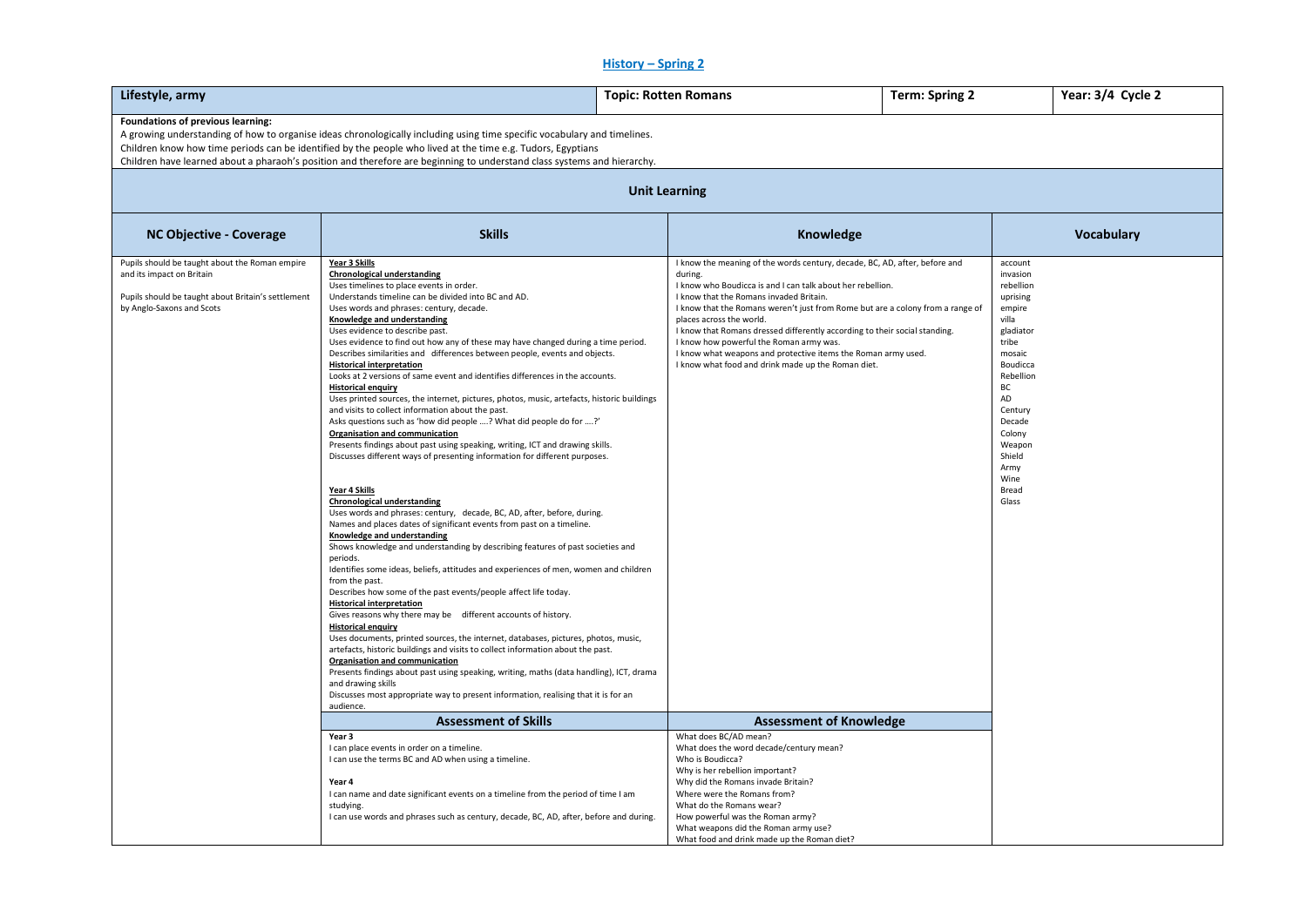# **Design Technology – Spring 2**

| <b>Magonel: materials</b>                                                                                                                                                                                                                                                                                                                                                                                                                                                                                                                                                                                                                                                                                                            | <b>Topic: Rotten Romans</b>                                                                                                                                                                                                                                                                                                                                                                                                                                                                                                                                                                                                                                                                                                                                                                                                                                                                                                                                                                                                                                                                                                                                                                                                                                                                                                                                                                                                                                                                                                            | <b>Term: Spring 2</b>                                                                                                                                                                                       |  |                                                                                                       | Year: 3/4 Cycle 2 |  |  |  |
|--------------------------------------------------------------------------------------------------------------------------------------------------------------------------------------------------------------------------------------------------------------------------------------------------------------------------------------------------------------------------------------------------------------------------------------------------------------------------------------------------------------------------------------------------------------------------------------------------------------------------------------------------------------------------------------------------------------------------------------|----------------------------------------------------------------------------------------------------------------------------------------------------------------------------------------------------------------------------------------------------------------------------------------------------------------------------------------------------------------------------------------------------------------------------------------------------------------------------------------------------------------------------------------------------------------------------------------------------------------------------------------------------------------------------------------------------------------------------------------------------------------------------------------------------------------------------------------------------------------------------------------------------------------------------------------------------------------------------------------------------------------------------------------------------------------------------------------------------------------------------------------------------------------------------------------------------------------------------------------------------------------------------------------------------------------------------------------------------------------------------------------------------------------------------------------------------------------------------------------------------------------------------------------|-------------------------------------------------------------------------------------------------------------------------------------------------------------------------------------------------------------|--|-------------------------------------------------------------------------------------------------------|-------------------|--|--|--|
| <b>Foundations of previous learning:</b><br>Year 3 children will have assembled, joined and combined materials in order to make a product.<br>Year 4 children will have measured, marked out, cut, scored and assembled components with more accuracy.                                                                                                                                                                                                                                                                                                                                                                                                                                                                               |                                                                                                                                                                                                                                                                                                                                                                                                                                                                                                                                                                                                                                                                                                                                                                                                                                                                                                                                                                                                                                                                                                                                                                                                                                                                                                                                                                                                                                                                                                                                        |                                                                                                                                                                                                             |  |                                                                                                       |                   |  |  |  |
|                                                                                                                                                                                                                                                                                                                                                                                                                                                                                                                                                                                                                                                                                                                                      | <b>Unit Learning</b>                                                                                                                                                                                                                                                                                                                                                                                                                                                                                                                                                                                                                                                                                                                                                                                                                                                                                                                                                                                                                                                                                                                                                                                                                                                                                                                                                                                                                                                                                                                   |                                                                                                                                                                                                             |  |                                                                                                       |                   |  |  |  |
| <b>NC Objective - Coverage</b>                                                                                                                                                                                                                                                                                                                                                                                                                                                                                                                                                                                                                                                                                                       | <b>Skills</b>                                                                                                                                                                                                                                                                                                                                                                                                                                                                                                                                                                                                                                                                                                                                                                                                                                                                                                                                                                                                                                                                                                                                                                                                                                                                                                                                                                                                                                                                                                                          | Knowledge                                                                                                                                                                                                   |  |                                                                                                       | Vocabulary        |  |  |  |
| When designing and making, pupils should be taught<br>to:<br>Design<br>Generate, develop, model and communicate their<br>ideas through discussion, annotated sketches, cross-<br>sectional and exploded diagrams, prototypes, pattern<br>pieces and computer-aided design<br>Make<br>Select from and use a wider range of tools and<br>equipment to perform practical tasks accurately<br>Evaluate<br>Evaluate their ideas and products against their own<br>design criteria and consider the views of others to<br>improve their work<br>Understand how key events and individuals in design<br>and technology have helped shape the world<br>Technological Knowledge<br>Understand and use mechanical systems in their<br>products | Year 3<br>Plan and communicate ideas<br>Identify a purpose and establish criteria or a successful product<br>Make drawings with labels when designing.<br>Explore, develop and communicate design proposals by modelling ideas<br>Make (technical knowledge)<br>Select tools and techniques for making their product.<br>Measure, mark out, cut, score and assemble components with more accuracy.<br>Work safely and accurately with a range of simple tools.<br>Think about their ideas as they make progress and be willing to change things to<br>improve their work.<br>Use finishing techniques to strengthen and improve the appearance of their<br>product using a range of equipment<br>Evaluate<br>Evaluate their product against the original design criteria.<br>Year 4<br>Plan and communicate ideas<br>Generate ideas, considering the purposes for which they are designing.<br>Make labelled drawings from differing views showing specific features.<br>Evaluate product and identify criteria that can be used for their own designs.<br>Develop a clear idea of what has to be done, planning how to use materials,<br>equipment and techniques.<br>Make (technical knowledge)<br>Select appropriate tools and techniques for making their product.<br>Measure, mark out, cut and shape a range of materials using appropriate tools,<br>equipment and techniques.<br>Join and combine materials accurately in temporary and permanent ways.<br>Evaluate<br>Evaluate their products carrying out appropriate tests. | To know what a mangonel is.<br>To know what the purpose of the mangonel is.<br>To know what the design brief of the mangonel is.<br>To know what materials will be suitable to construct<br>their mangonel. |  | Mangonel<br>Purpose<br>Design<br>Ancient<br>Design<br><b>Brief</b><br>Construct<br>Materials<br>Tools |                   |  |  |  |
|                                                                                                                                                                                                                                                                                                                                                                                                                                                                                                                                                                                                                                                                                                                                      | <b>Assessment of Skills</b><br>Year 3<br>Think about their ideas as they make progress and be willing to change things to<br>improve their work.<br>Explore, develop and communicate design proposals by modelling ideas.                                                                                                                                                                                                                                                                                                                                                                                                                                                                                                                                                                                                                                                                                                                                                                                                                                                                                                                                                                                                                                                                                                                                                                                                                                                                                                              | <b>Assessment of Knowledge</b><br>What is a mangonel?<br>What is the purpose of a mangonel?<br>What does the mangonel need to be able to do?<br>What materials would be suitable to make a                  |  |                                                                                                       |                   |  |  |  |
|                                                                                                                                                                                                                                                                                                                                                                                                                                                                                                                                                                                                                                                                                                                                      | Develop a clear idea of what<br>Year 4<br>has to be done, planning how to use materials, equipment and processes, and<br>suggesting alternative methods of making if the first attempt fails. Join and<br>combine materials and components accurately in temporary and permanent<br>ways.                                                                                                                                                                                                                                                                                                                                                                                                                                                                                                                                                                                                                                                                                                                                                                                                                                                                                                                                                                                                                                                                                                                                                                                                                                              | mangonel?                                                                                                                                                                                                   |  |                                                                                                       |                   |  |  |  |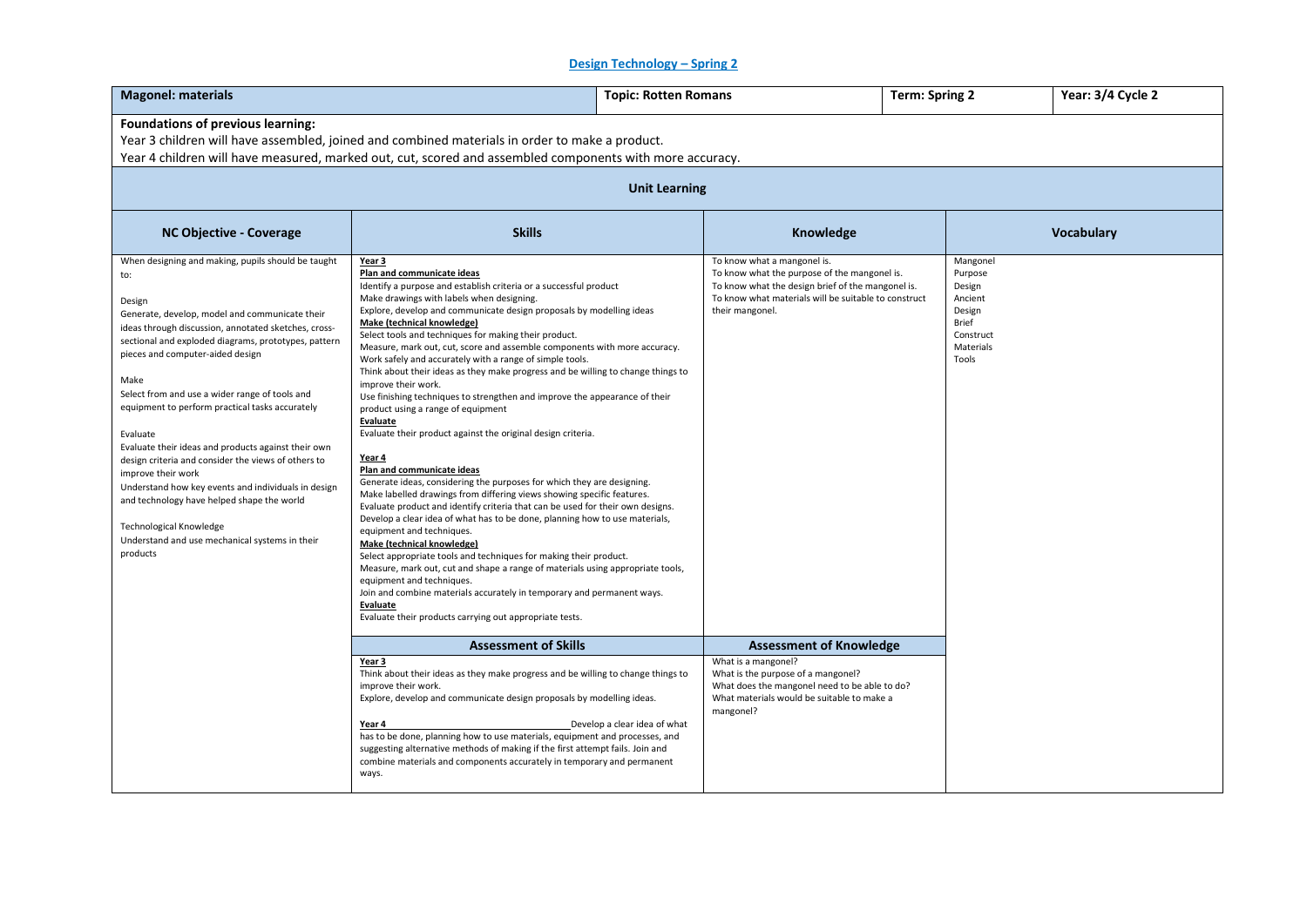**Physical Education – Spring 2**

| <b>Tennis</b>                                                                                                                                                                                                                                                                                                                                                                                                                                                                                                                                                                                                                                                                                                                                                                                                                                                                                                                                                                                                                                                                                                                                                                          | <b>Term: Spring 2</b>                                                                                                                                                                                                                                                                                                                                                                                               | Year: 3/4 cycle 2                                                                                                |  |  |  |  |
|----------------------------------------------------------------------------------------------------------------------------------------------------------------------------------------------------------------------------------------------------------------------------------------------------------------------------------------------------------------------------------------------------------------------------------------------------------------------------------------------------------------------------------------------------------------------------------------------------------------------------------------------------------------------------------------------------------------------------------------------------------------------------------------------------------------------------------------------------------------------------------------------------------------------------------------------------------------------------------------------------------------------------------------------------------------------------------------------------------------------------------------------------------------------------------------|---------------------------------------------------------------------------------------------------------------------------------------------------------------------------------------------------------------------------------------------------------------------------------------------------------------------------------------------------------------------------------------------------------------------|------------------------------------------------------------------------------------------------------------------|--|--|--|--|
| Foundations of previous learning:<br>Year 3/4 Cycle 1:<br>Perform the basic skills needed for the games with control and consistency<br>Keep a game going using a range of different ways of throwing.<br>Vary the speed and direction of the ball<br>Play games using a racket, getting their body into good positions, hitting a ball fed to them accurately, and increasingly keeping a rally going using a small range of shots<br>Choose good places to stand when receiving, and give reasons for their choice<br>Try to make things difficult for the opponent by directing the ball to space, at different speeds and heights<br>Use the rules and keep games going without disputes<br>Identify what activities and exercises they could use in a warm up<br>Recognise what happens to their bodies when playing the games<br>Know why warming up is important<br>Describe what is successful in their own and others play<br>Identify aspects of their game that need improving, and say how and where they could go about improving them.<br>Assessment: Use a racket to return a ball and keep a rally going, with the body in a good position, during net and wall games. |                                                                                                                                                                                                                                                                                                                                                                                                                     |                                                                                                                  |  |  |  |  |
| <b>Unit Learning</b>                                                                                                                                                                                                                                                                                                                                                                                                                                                                                                                                                                                                                                                                                                                                                                                                                                                                                                                                                                                                                                                                                                                                                                   |                                                                                                                                                                                                                                                                                                                                                                                                                     |                                                                                                                  |  |  |  |  |
| <b>NC Objective - Coverage</b>                                                                                                                                                                                                                                                                                                                                                                                                                                                                                                                                                                                                                                                                                                                                                                                                                                                                                                                                                                                                                                                                                                                                                         | <b>Skills and Knowledge</b>                                                                                                                                                                                                                                                                                                                                                                                         | <b>Vocabulary</b>                                                                                                |  |  |  |  |
| Use running, jumping, throwing and catching in isolation<br>and in combination<br>Play competitive games, modified where appropriate [for<br>example, badminton, basketball, cricket, football, hockey,<br>netball, rounders and tennis], and apply basic principles<br>suitable for attacking and defending                                                                                                                                                                                                                                                                                                                                                                                                                                                                                                                                                                                                                                                                                                                                                                                                                                                                           | To keep, adapt and make rules for net games<br>To choose and use a range of simple tactics and strategies<br>To suggest ideas and practices to improve their play<br>To consolidate and develop the range and consistency of their skills in net games<br>To recognise how playing affects their bodies.<br>To recognise what skilful play looks like.<br>To know why warming up is important.<br><b>Assessment</b> | Analyse<br>Evaluate<br>Stroke<br>Self-rescue<br>Net<br>Tactic<br><b>Strategies</b><br>Affect<br><b>Breathing</b> |  |  |  |  |
|                                                                                                                                                                                                                                                                                                                                                                                                                                                                                                                                                                                                                                                                                                                                                                                                                                                                                                                                                                                                                                                                                                                                                                                        | Try to make things difficult for an opponent through changing the speed, height and aim of a returned ball in net and wall<br>games.                                                                                                                                                                                                                                                                                | Warm up<br>Cool down                                                                                             |  |  |  |  |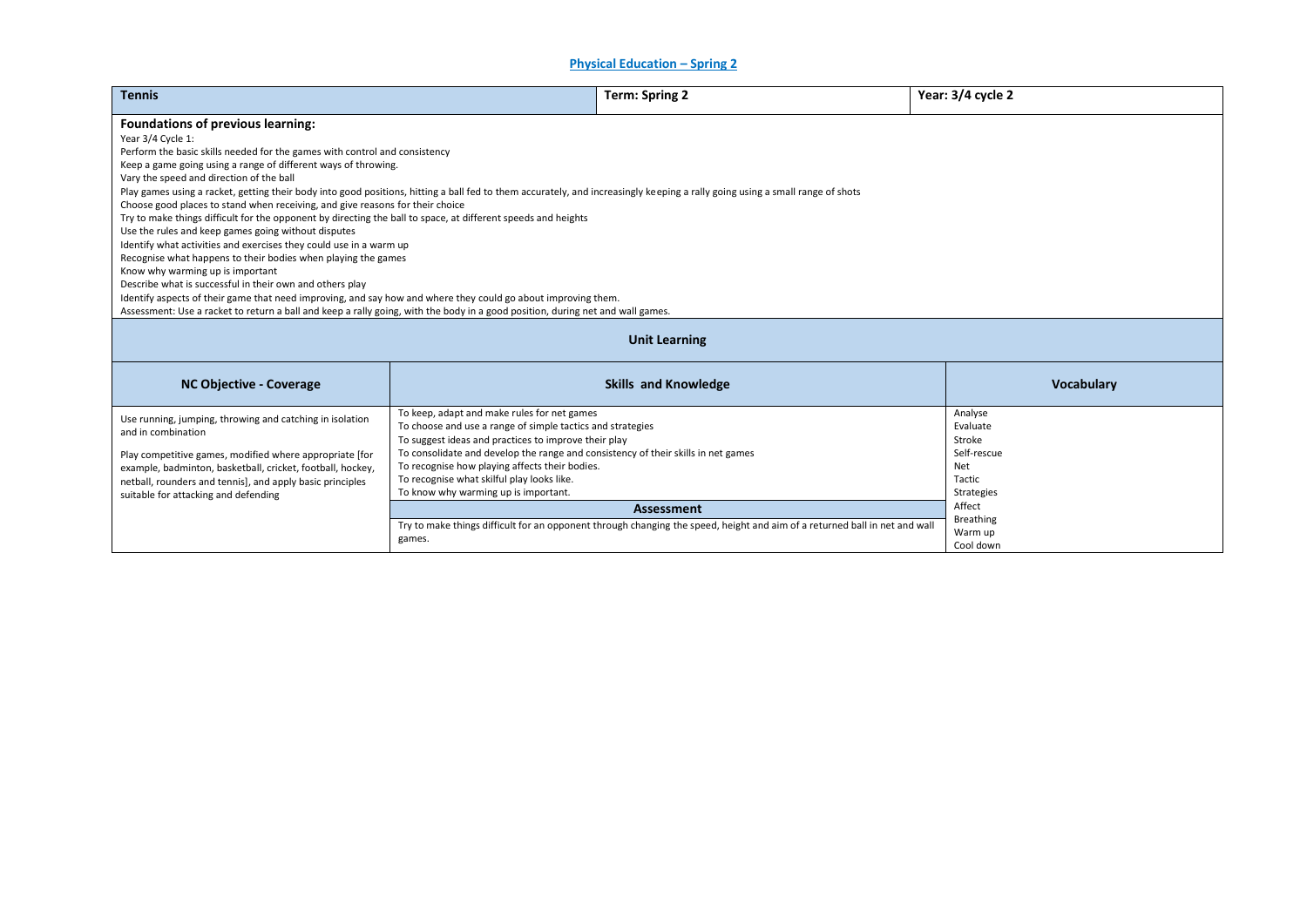# **Music – Spring 2**

| <b>Topic: Glockenspiels 2</b>                                                                                                                                                                                                                                                                                                      | Year: 4                                                                                                                                                                                                                                                                                                                                             |                                                                                                                                                | Spring 2                                                     |  |  |  |  |
|------------------------------------------------------------------------------------------------------------------------------------------------------------------------------------------------------------------------------------------------------------------------------------------------------------------------------------|-----------------------------------------------------------------------------------------------------------------------------------------------------------------------------------------------------------------------------------------------------------------------------------------------------------------------------------------------------|------------------------------------------------------------------------------------------------------------------------------------------------|--------------------------------------------------------------|--|--|--|--|
| Foundations of previous learning: I can play a variety of classroom instruments, playing whole class musical instruments, including African drums, as an ensemble. I can understand the various music language to describe the<br>piece. I can listen to music and understand the different musical dimensions running through it. |                                                                                                                                                                                                                                                                                                                                                     |                                                                                                                                                |                                                              |  |  |  |  |
| <b>Unit Learning</b>                                                                                                                                                                                                                                                                                                               |                                                                                                                                                                                                                                                                                                                                                     |                                                                                                                                                |                                                              |  |  |  |  |
| <b>NC Objective - Coverage</b>                                                                                                                                                                                                                                                                                                     | <b>Skills</b>                                                                                                                                                                                                                                                                                                                                       | Knowledge                                                                                                                                      | Vocabulary                                                   |  |  |  |  |
| play and perform in solo and ensemble contexts,<br>using their voices and playing musical instruments<br>with increasing accuracy, fluency, control and<br>expression.                                                                                                                                                             | To play the glockenspiel solo or in an ensemble.<br>To be able to play C,D,E,F and G on the Glockenspiel.<br>To be able to play more complex rhythmic patterns<br>To compose using the above notes.<br>To play my composition in time with the ensemble.                                                                                            | To know and understand how the language of music is<br>used when playing the glockenspiel.<br>To know musical notation for C,D, E,F, G         | Pulse<br>Rhythm<br>Pitch<br>Dynamics<br>Tempo<br>Timbre      |  |  |  |  |
|                                                                                                                                                                                                                                                                                                                                    | <b>Assessment of Skills</b>                                                                                                                                                                                                                                                                                                                         | <b>Assessment of Knowledge</b>                                                                                                                 | Structure                                                    |  |  |  |  |
|                                                                                                                                                                                                                                                                                                                                    | I can play the glockenspiel in a solo or ensemble context,<br>playing with increasing accuracy that show I understand<br>the interrelated dimensions of music.<br>I can follow the instruction of a leader or conductor.<br>I can read musical notation.<br>I can play more complex rhythmic patterns.<br>I can compose using note C,D, E, F and G. | I know the notation that represents C,D,E, F and G.<br>I understand the meaning of the musical language used<br>when playing the glockenspiel. | Texture<br>Notation<br>Glockenspiel<br>Beaters<br>Note Names |  |  |  |  |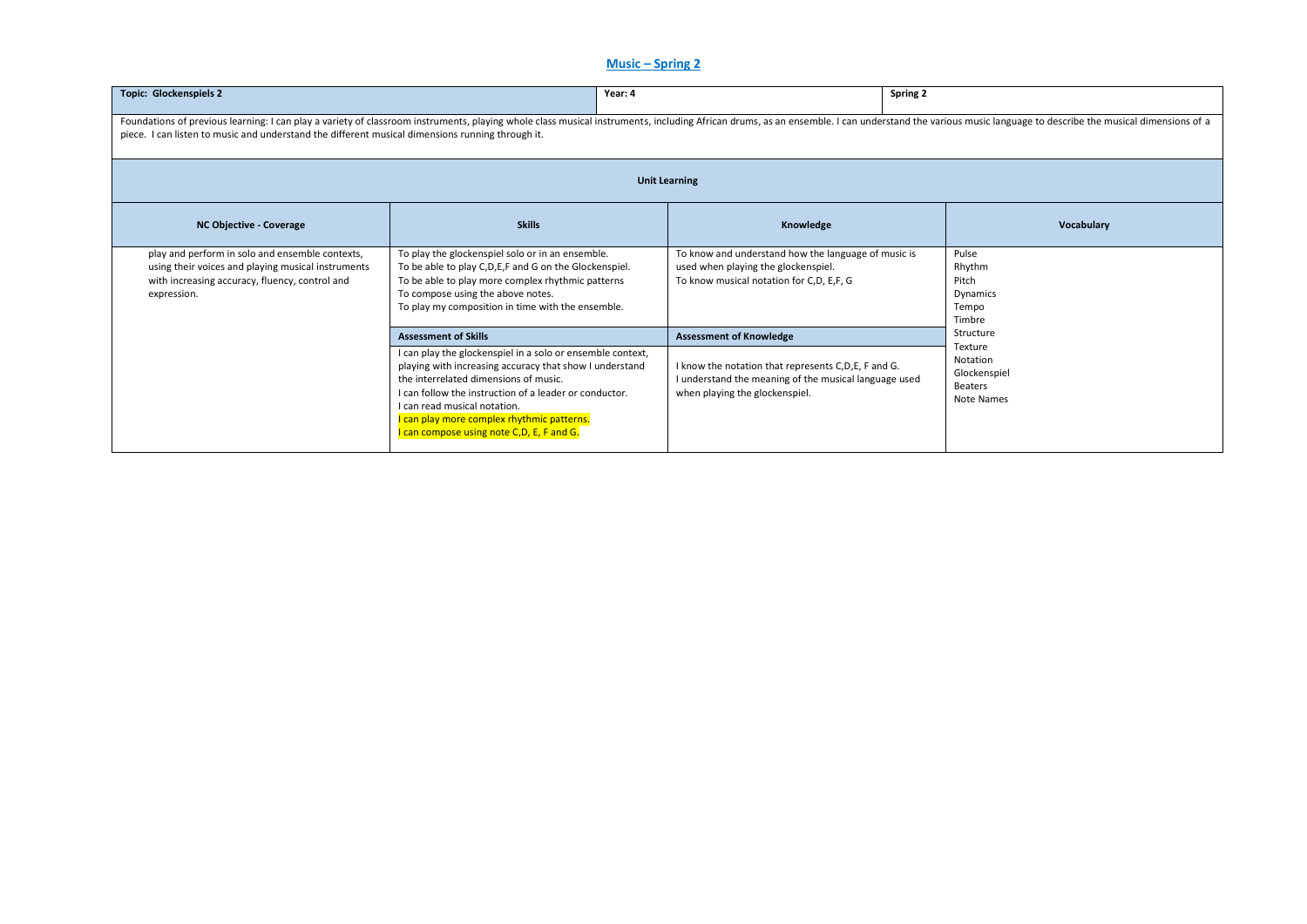## **Religious Education – Spring 2**

| <b>Christianity: Easter</b>                                                                       |                                                                                                                                                                                                                                                                                                                                                                                                                                                                                                                                                                                                                                                                                                                                                                                                                                                                                                                                                                                                                                                                                                                                                                                                                                                                                                                                                                                                                                                       | Year: 3/4 Cycle 2 |                                                                                                                                                                                                                                                                                                                                                                                                                                                                                         |  | <b>Term: Spring 2</b>                                                                                                        |            |  |
|---------------------------------------------------------------------------------------------------|-------------------------------------------------------------------------------------------------------------------------------------------------------------------------------------------------------------------------------------------------------------------------------------------------------------------------------------------------------------------------------------------------------------------------------------------------------------------------------------------------------------------------------------------------------------------------------------------------------------------------------------------------------------------------------------------------------------------------------------------------------------------------------------------------------------------------------------------------------------------------------------------------------------------------------------------------------------------------------------------------------------------------------------------------------------------------------------------------------------------------------------------------------------------------------------------------------------------------------------------------------------------------------------------------------------------------------------------------------------------------------------------------------------------------------------------------------|-------------------|-----------------------------------------------------------------------------------------------------------------------------------------------------------------------------------------------------------------------------------------------------------------------------------------------------------------------------------------------------------------------------------------------------------------------------------------------------------------------------------------|--|------------------------------------------------------------------------------------------------------------------------------|------------|--|
| Foundations of previous learning:                                                                 |                                                                                                                                                                                                                                                                                                                                                                                                                                                                                                                                                                                                                                                                                                                                                                                                                                                                                                                                                                                                                                                                                                                                                                                                                                                                                                                                                                                                                                                       |                   |                                                                                                                                                                                                                                                                                                                                                                                                                                                                                         |  |                                                                                                                              |            |  |
| To understand Christians believe Jesus to be God in human form.                                   |                                                                                                                                                                                                                                                                                                                                                                                                                                                                                                                                                                                                                                                                                                                                                                                                                                                                                                                                                                                                                                                                                                                                                                                                                                                                                                                                                                                                                                                       |                   |                                                                                                                                                                                                                                                                                                                                                                                                                                                                                         |  |                                                                                                                              |            |  |
| To know the importance of Jesus' crucifixion and resurrection within the Easter story.            |                                                                                                                                                                                                                                                                                                                                                                                                                                                                                                                                                                                                                                                                                                                                                                                                                                                                                                                                                                                                                                                                                                                                                                                                                                                                                                                                                                                                                                                       |                   |                                                                                                                                                                                                                                                                                                                                                                                                                                                                                         |  |                                                                                                                              |            |  |
|                                                                                                   |                                                                                                                                                                                                                                                                                                                                                                                                                                                                                                                                                                                                                                                                                                                                                                                                                                                                                                                                                                                                                                                                                                                                                                                                                                                                                                                                                                                                                                                       |                   |                                                                                                                                                                                                                                                                                                                                                                                                                                                                                         |  |                                                                                                                              |            |  |
|                                                                                                   | <b>Unit Learning</b>                                                                                                                                                                                                                                                                                                                                                                                                                                                                                                                                                                                                                                                                                                                                                                                                                                                                                                                                                                                                                                                                                                                                                                                                                                                                                                                                                                                                                                  |                   |                                                                                                                                                                                                                                                                                                                                                                                                                                                                                         |  |                                                                                                                              |            |  |
| <b>NC Objective - Coverage</b>                                                                    | <b>Skills</b>                                                                                                                                                                                                                                                                                                                                                                                                                                                                                                                                                                                                                                                                                                                                                                                                                                                                                                                                                                                                                                                                                                                                                                                                                                                                                                                                                                                                                                         |                   | Knowledge                                                                                                                                                                                                                                                                                                                                                                                                                                                                               |  |                                                                                                                              | Vocabulary |  |
| Is forgiveness always possible for Christians?                                                    | Thinking about religion and belief                                                                                                                                                                                                                                                                                                                                                                                                                                                                                                                                                                                                                                                                                                                                                                                                                                                                                                                                                                                                                                                                                                                                                                                                                                                                                                                                                                                                                    |                   | To understand the meaning of forgiveness.                                                                                                                                                                                                                                                                                                                                                                                                                                               |  | The lord's prayer                                                                                                            |            |  |
| To understand how Jesus' life, death<br>and resurrection teaches Christians<br>about forgiveness. | comment on connections between questions, beliefs, values and<br>practices<br>describe the impact of beliefs and practices on individuals,<br>groups and communities<br>Enquiring, investigating and interpreting<br>suggest answers to some questions raised by the study of<br>religions and beliefs<br>suggest meanings for a range of forms of religious expression,<br>using appropriate vocabulary<br>Beliefs and teachings (what people believe)<br>describe the key beliefs and teachings of the religions studied,<br>connecting them accurately with other features of the religions<br>making some comparisons between religions<br>Expression and language (how people express themselves)<br>show, using technical terminology, how religious beliefs, ideas<br>and feelings can be expressed in a variety of forms, giving<br>meanings for some symbols, stories and language<br>Identity and experience (making sense of who we are)<br>ask questions about the significant experiences of key figures<br>from religions studied and suggest answers from own and<br>others' experiences, including believers<br>Meaning and purpose (making sense of life)<br>ask questions about puzzling aspects of life and experiences and<br>suggest answers, making reference to the teaching of religions<br>studied<br>Values and commitments (making sense of right and wrong)<br>ask questions about matters of right and wrong and suggest |                   | To understand why Jesus had enemies.<br>To know how Jesus forgave the people who let him down.<br>To know key messages behind the biblical stories - Love<br>for enemies, Teaching about anger, Teaching about<br>revenge, The unforgiving servant, The criminal next to<br>Jesus.<br>To understand that Christians believe that Jesus' death<br>was a sacrifice to offer forgiveness for their sins.<br>To know that Jesus' death influences Christian's ability to<br>forgive others. |  | The last supper<br>Peter<br>Forgiveness<br>Enemies<br>Judas<br>Love for enemies<br>Sacrifice<br>Sins<br>Traders<br>Salvation |            |  |
|                                                                                                   | answers that show understanding of moral and religious issues                                                                                                                                                                                                                                                                                                                                                                                                                                                                                                                                                                                                                                                                                                                                                                                                                                                                                                                                                                                                                                                                                                                                                                                                                                                                                                                                                                                         |                   |                                                                                                                                                                                                                                                                                                                                                                                                                                                                                         |  |                                                                                                                              |            |  |
|                                                                                                   | <b>Assessment of Skills</b>                                                                                                                                                                                                                                                                                                                                                                                                                                                                                                                                                                                                                                                                                                                                                                                                                                                                                                                                                                                                                                                                                                                                                                                                                                                                                                                                                                                                                           |                   | <b>Assessment of Knowledge</b>                                                                                                                                                                                                                                                                                                                                                                                                                                                          |  |                                                                                                                              |            |  |
|                                                                                                   | I can talk about what sort of help I might need to show<br>forgiveness.<br>I can show an understanding of how Christians believe God can<br>help them show forgiveness.                                                                                                                                                                                                                                                                                                                                                                                                                                                                                                                                                                                                                                                                                                                                                                                                                                                                                                                                                                                                                                                                                                                                                                                                                                                                               |                   | I can describe what a Christian might learn about<br>forgiveness from a biblical text.                                                                                                                                                                                                                                                                                                                                                                                                  |  |                                                                                                                              |            |  |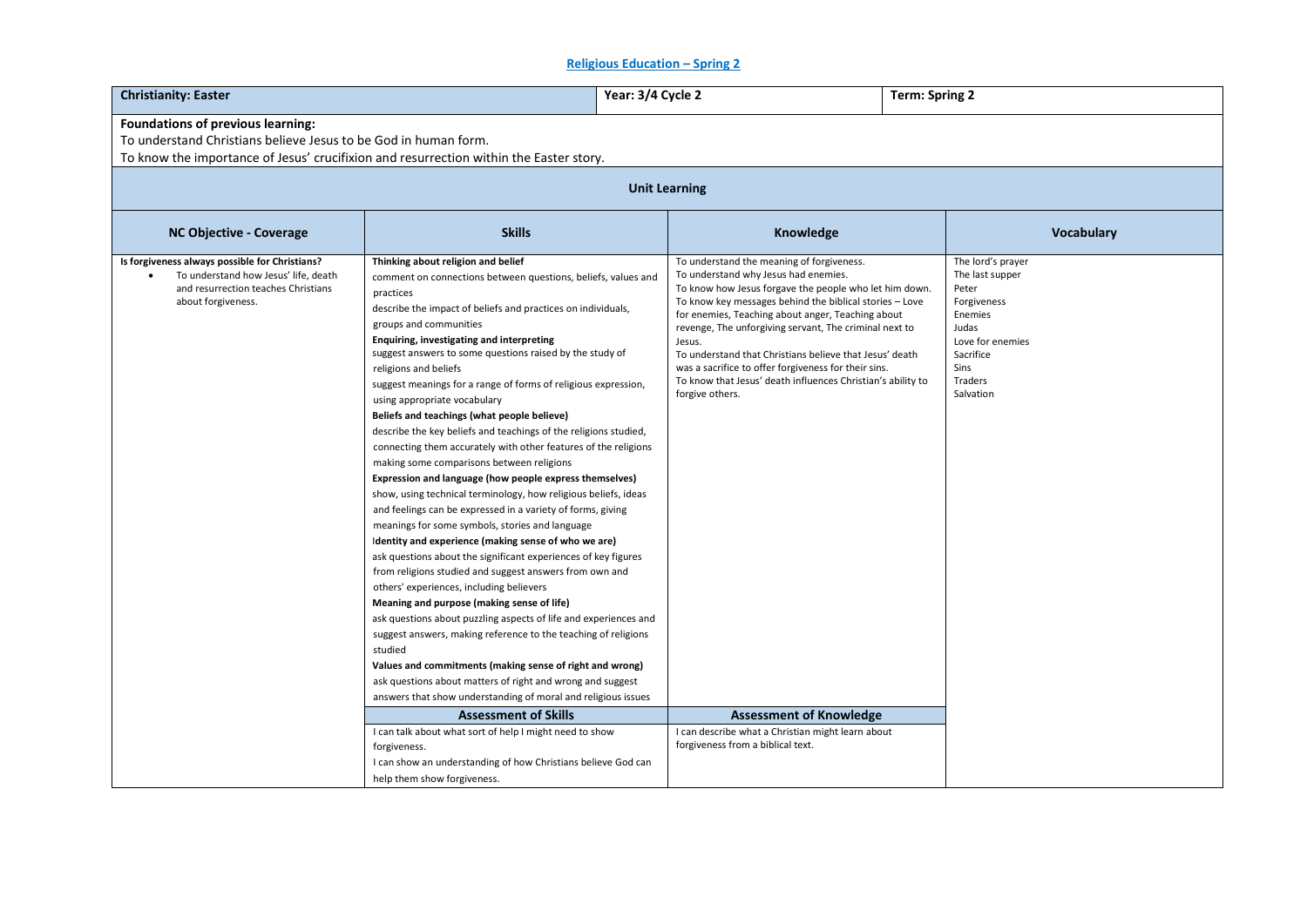#### **Computing – Spring 2**

| <b>Check My Facts/Blog My Technology</b>                                                                                                                                                                                                                                                                                                                                                                                                                                                                                                      |                                                                                                                                                                                                                                                                                                                                                                   |                      | <b>Topic: Technology in Our Lives</b>                                                                                                                                                                                                                                                                                                                                                                                                                                                                                                                                          | Year: 4 |                                                                                                                          | <b>Term: Spring 2</b>                                                                                         |
|-----------------------------------------------------------------------------------------------------------------------------------------------------------------------------------------------------------------------------------------------------------------------------------------------------------------------------------------------------------------------------------------------------------------------------------------------------------------------------------------------------------------------------------------------|-------------------------------------------------------------------------------------------------------------------------------------------------------------------------------------------------------------------------------------------------------------------------------------------------------------------------------------------------------------------|----------------------|--------------------------------------------------------------------------------------------------------------------------------------------------------------------------------------------------------------------------------------------------------------------------------------------------------------------------------------------------------------------------------------------------------------------------------------------------------------------------------------------------------------------------------------------------------------------------------|---------|--------------------------------------------------------------------------------------------------------------------------|---------------------------------------------------------------------------------------------------------------|
| Foundations of previous learning:<br>Children from Year 3 are be able to<br>save and retrieve work on the Internet, the school network or my own device.<br>$\bullet$<br>talk about the parts of a computer.<br>٠<br>tell you ways to communicate with others online.<br>$\bullet$<br>describe the World Wide Web as the part of the Internet that contains websites.<br>$\bullet$<br>use search tools to find and use an appropriate website.<br>$\bullet$<br>about whether I can use images that I find online in my own work.<br>$\bullet$ |                                                                                                                                                                                                                                                                                                                                                                   |                      |                                                                                                                                                                                                                                                                                                                                                                                                                                                                                                                                                                                |         |                                                                                                                          |                                                                                                               |
|                                                                                                                                                                                                                                                                                                                                                                                                                                                                                                                                               |                                                                                                                                                                                                                                                                                                                                                                   | <b>Unit Learning</b> |                                                                                                                                                                                                                                                                                                                                                                                                                                                                                                                                                                                |         |                                                                                                                          |                                                                                                               |
| <b>NC Objective - Coverage</b>                                                                                                                                                                                                                                                                                                                                                                                                                                                                                                                | <b>Skills</b>                                                                                                                                                                                                                                                                                                                                                     |                      | Knowledge                                                                                                                                                                                                                                                                                                                                                                                                                                                                                                                                                                      |         |                                                                                                                          | Vocabulary                                                                                                    |
| To understand computer networks, including the internet;<br>how they can provide multiple services, such as the World<br>Wide Web, and the opportunities they offer for<br>communication and collaboration<br>To use search technologies effectively, appreciate how<br>results are selected and ranked, and be discerning in<br>evaluating digital content                                                                                                                                                                                   | <b>Information Technology:</b><br>Use and combine a variety of software and internet<br>services to accomplish given goals.<br><b>Digital Literacy:</b><br>Use technology safely, respectfully and responsibly.<br>Identify a range of ways to report concerns about contact.<br>Explore offline and online communities as a way to be a<br>good digital citizen. |                      | <b>Check My Facts</b><br>To explain about the reliability of information you read on<br>the World Wide Web.<br>To tell somebody whether a resource you are using is on<br>the Internet, the school network or your own device.<br>To identify key words to use when searching safely on the<br>World Wide Web<br>To tell you how to check who owns photos, text and<br>clipart.<br><b>Blog My Technology</b><br>To identify key words to use when searching safely on the<br>World Wide Web.<br>To think about the reliability of information I read on the<br>World Wide Web. |         | Blog<br>Citation<br>Communicate<br>Computing devices<br>Copyright<br>email<br>Filter<br>Hyperlink<br>Internet<br>QR Code | Reliability<br>Search engine<br>Search result<br>Search query<br>Vlog<br>Webpage<br>Website<br>World Wide Web |
|                                                                                                                                                                                                                                                                                                                                                                                                                                                                                                                                               |                                                                                                                                                                                                                                                                                                                                                                   |                      | Assessment of Skills/Assessment of Knowledge                                                                                                                                                                                                                                                                                                                                                                                                                                                                                                                                   |         |                                                                                                                          |                                                                                                               |
| <b>Check My Facts</b><br>Can you give suggests as to why a website might not be reliable?<br>Can you say what the difference is between plagiarism and magpieing?<br><b>Blog My Technology</b><br>Can you frame an effective search question that will help me find information about old technology?<br>Can you explain what a blog is, and why people use them?<br>Can you write a blog post about the technology you have used in the last 24 hours?                                                                                       |                                                                                                                                                                                                                                                                                                                                                                   |                      |                                                                                                                                                                                                                                                                                                                                                                                                                                                                                                                                                                                |         |                                                                                                                          |                                                                                                               |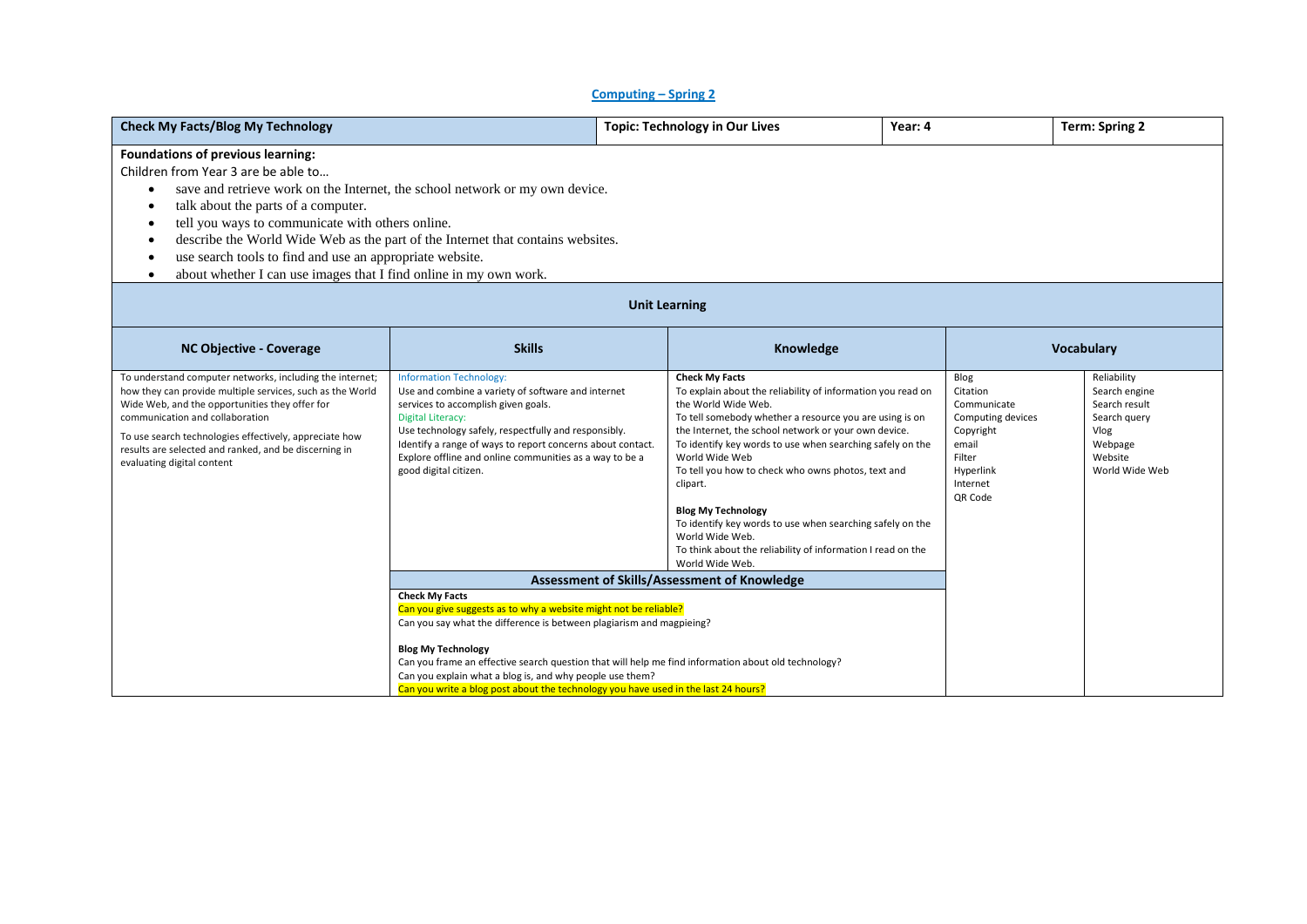# **PSHE – Spring 2**

| <b>Healthy Me</b><br>Jigsaw                                                                                                         |                                                                                                                                                                                                                                                                                                                                                                |                                                                                                                                                                                                                                                                                                                                                                                                                                                                                                                                                                                                                                                                                                                                                                                                                                                                                                                                                                                                                                                                                                                 | Year: 3/4 Cycle 2 |                                                                                                                                                                    | <b>Term: Spring 2</b> |  |  |  |
|-------------------------------------------------------------------------------------------------------------------------------------|----------------------------------------------------------------------------------------------------------------------------------------------------------------------------------------------------------------------------------------------------------------------------------------------------------------------------------------------------------------|-----------------------------------------------------------------------------------------------------------------------------------------------------------------------------------------------------------------------------------------------------------------------------------------------------------------------------------------------------------------------------------------------------------------------------------------------------------------------------------------------------------------------------------------------------------------------------------------------------------------------------------------------------------------------------------------------------------------------------------------------------------------------------------------------------------------------------------------------------------------------------------------------------------------------------------------------------------------------------------------------------------------------------------------------------------------------------------------------------------------|-------------------|--------------------------------------------------------------------------------------------------------------------------------------------------------------------|-----------------------|--|--|--|
| <b>Foundations of previous learning:</b>                                                                                            | Y1 - I can tell you why I think my body is amazing and can identify some ways to keep it safe and healthy, I can recognise how being healthy helps me to feel happy<br>Y2 - I can make some healthy snacks and explain why they are good for my body, I can express how it feels to share healthy food with my friends                                         |                                                                                                                                                                                                                                                                                                                                                                                                                                                                                                                                                                                                                                                                                                                                                                                                                                                                                                                                                                                                                                                                                                                 |                   |                                                                                                                                                                    |                       |  |  |  |
|                                                                                                                                     |                                                                                                                                                                                                                                                                                                                                                                | <b>Unit Learning</b>                                                                                                                                                                                                                                                                                                                                                                                                                                                                                                                                                                                                                                                                                                                                                                                                                                                                                                                                                                                                                                                                                            |                   |                                                                                                                                                                    |                       |  |  |  |
| <b>Themes</b><br>(Puzzle pieces)                                                                                                    |                                                                                                                                                                                                                                                                                                                                                                |                                                                                                                                                                                                                                                                                                                                                                                                                                                                                                                                                                                                                                                                                                                                                                                                                                                                                                                                                                                                                                                                                                                 |                   | <b>Vocabulary</b>                                                                                                                                                  |                       |  |  |  |
| My friends and me<br>Group dynamics<br>Smoking<br>Alcohol<br>Healthy friendships<br>Celebrating my inner strength and assertiveness | these emotions<br>follower, and understand the roles I take on in different situations<br>with<br>people drink alcohol<br>I can identify feelings of anxiety and fear associated with peer pressure<br>I know myself well enough to have a clear picture of what I believe is right and wrong<br>I can tap into my inner strength and know how to be assertive | I can recognise how different friendship groups are formed, how I fit into them and the friends I value the most<br>I recognise when other people's actions make me feel embarrassed, hurt or inadequate and I can help myself to manage<br>I can recognise the changing dynamics between people in different groups, see who takes on which role, e.g. leader,<br>I am aware of how different people and groups impact on me and can recognise the people I most want to be friends<br>I understand the facts about smoking and its effects on health, and also some of the reasons some people start to smoke<br>I can relate to feelings of shame and guilt and know how to act assertively to resist pressure from myself and others<br>I understand the facts about alcohol and its effects on health, particularly the liver, and also some of the reasons some<br>I can relate to the feelings of shame and guilt and know how to act assertively to resist pressure from myself and others<br>I can recognise when people are putting me under pressure and can explain ways to resist this when I want |                   | Friendships<br>Actions<br>Embarrassed<br>Hurt<br>Inadequate<br>Leader<br>Follower<br>Rule<br>Smoking<br>Effect<br>Shame<br>Guilt<br>Assertive<br>Health<br>anxiety |                       |  |  |  |
|                                                                                                                                     | Year 3                                                                                                                                                                                                                                                                                                                                                         | <b>Assessment</b>                                                                                                                                                                                                                                                                                                                                                                                                                                                                                                                                                                                                                                                                                                                                                                                                                                                                                                                                                                                                                                                                                               |                   |                                                                                                                                                                    |                       |  |  |  |
|                                                                                                                                     | safe including who to go to for help                                                                                                                                                                                                                                                                                                                           | I can identify things, people and places that I need to keep safe from, and can tell you some strategies for keeping myself                                                                                                                                                                                                                                                                                                                                                                                                                                                                                                                                                                                                                                                                                                                                                                                                                                                                                                                                                                                     |                   |                                                                                                                                                                    |                       |  |  |  |
|                                                                                                                                     | I can express how being anxious or scared feels                                                                                                                                                                                                                                                                                                                |                                                                                                                                                                                                                                                                                                                                                                                                                                                                                                                                                                                                                                                                                                                                                                                                                                                                                                                                                                                                                                                                                                                 |                   |                                                                                                                                                                    |                       |  |  |  |
|                                                                                                                                     | Year 4                                                                                                                                                                                                                                                                                                                                                         | I can recognise when people are putting me under pressure and can explain ways to resist this when I want to                                                                                                                                                                                                                                                                                                                                                                                                                                                                                                                                                                                                                                                                                                                                                                                                                                                                                                                                                                                                    |                   |                                                                                                                                                                    |                       |  |  |  |
|                                                                                                                                     | I can identify feelings of anxiety and fear associated with peer pressure                                                                                                                                                                                                                                                                                      |                                                                                                                                                                                                                                                                                                                                                                                                                                                                                                                                                                                                                                                                                                                                                                                                                                                                                                                                                                                                                                                                                                                 |                   |                                                                                                                                                                    |                       |  |  |  |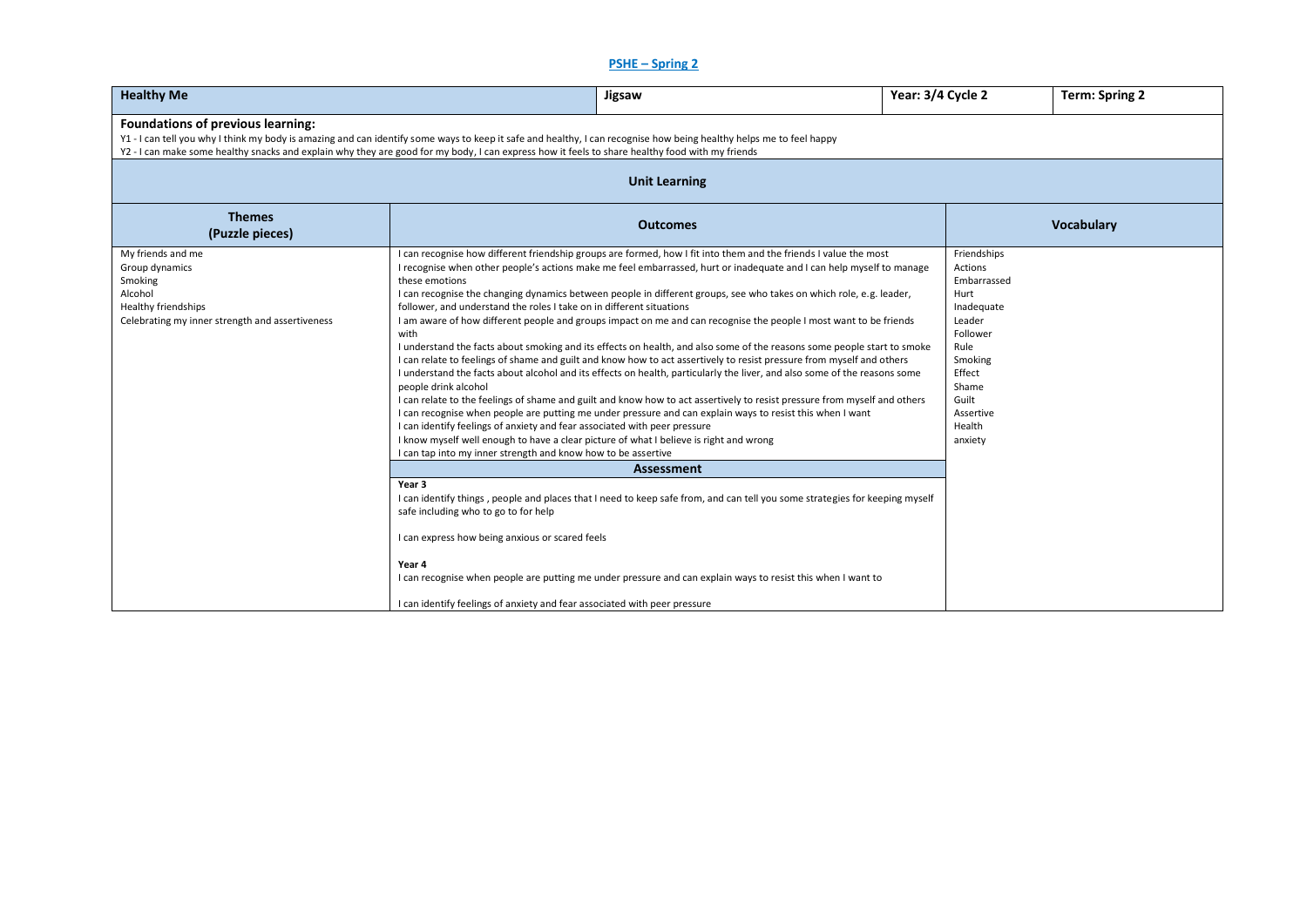#### **Science –Summer 1**

| Sound                                                                                               |                                                                                         | Term: 5 |                                                                                                                         |  | Year: 3/4 Cycle 2            |  |  |
|-----------------------------------------------------------------------------------------------------|-----------------------------------------------------------------------------------------|---------|-------------------------------------------------------------------------------------------------------------------------|--|------------------------------|--|--|
| Foundations of previous learning:<br>Not previously taught.                                         |                                                                                         |         |                                                                                                                         |  |                              |  |  |
| <b>Unit Learning</b>                                                                                |                                                                                         |         |                                                                                                                         |  |                              |  |  |
| <b>NC Objective - Coverage</b>                                                                      | <b>Skills</b>                                                                           |         | Knowledge                                                                                                               |  | <b>Vocabulary</b>            |  |  |
| Identify how sounds are made, associating some of them<br>with something vibrating                  | Use science model to describe<br>Plan a fair test<br>Identify the data range & interval |         | To know what sound is.<br>To know how sound travels to our ears.<br>To know about and understand pitch and volume.      |  | Sound<br>Vibration<br>Volume |  |  |
| Recognise that vibrations from sounds travel through a<br>medium to the ear.                        | <b>Assessment of Skills</b><br><b>Explaining science</b>                                |         | <b>Assessment of Knowledge</b><br>What is sound?                                                                        |  | Pitch<br>High<br>Low         |  |  |
| Find patterns between the pitch of a sound and features of<br>the object that produced it           | Designing experiments<br>(See Phil Watkins Assessment boards)                           |         | How does sound travel to our ears?<br>How can we change the volume of sound?<br>How can we change the pitch of a sound? |  | Quiet<br>Loud<br>tension     |  |  |
| Find patterns between the volume of a sound and the<br>strength of the vibrations that produced it. |                                                                                         |         |                                                                                                                         |  |                              |  |  |
| Recognise that sounds get fainter as the distance from the<br>sound source increases                |                                                                                         |         |                                                                                                                         |  |                              |  |  |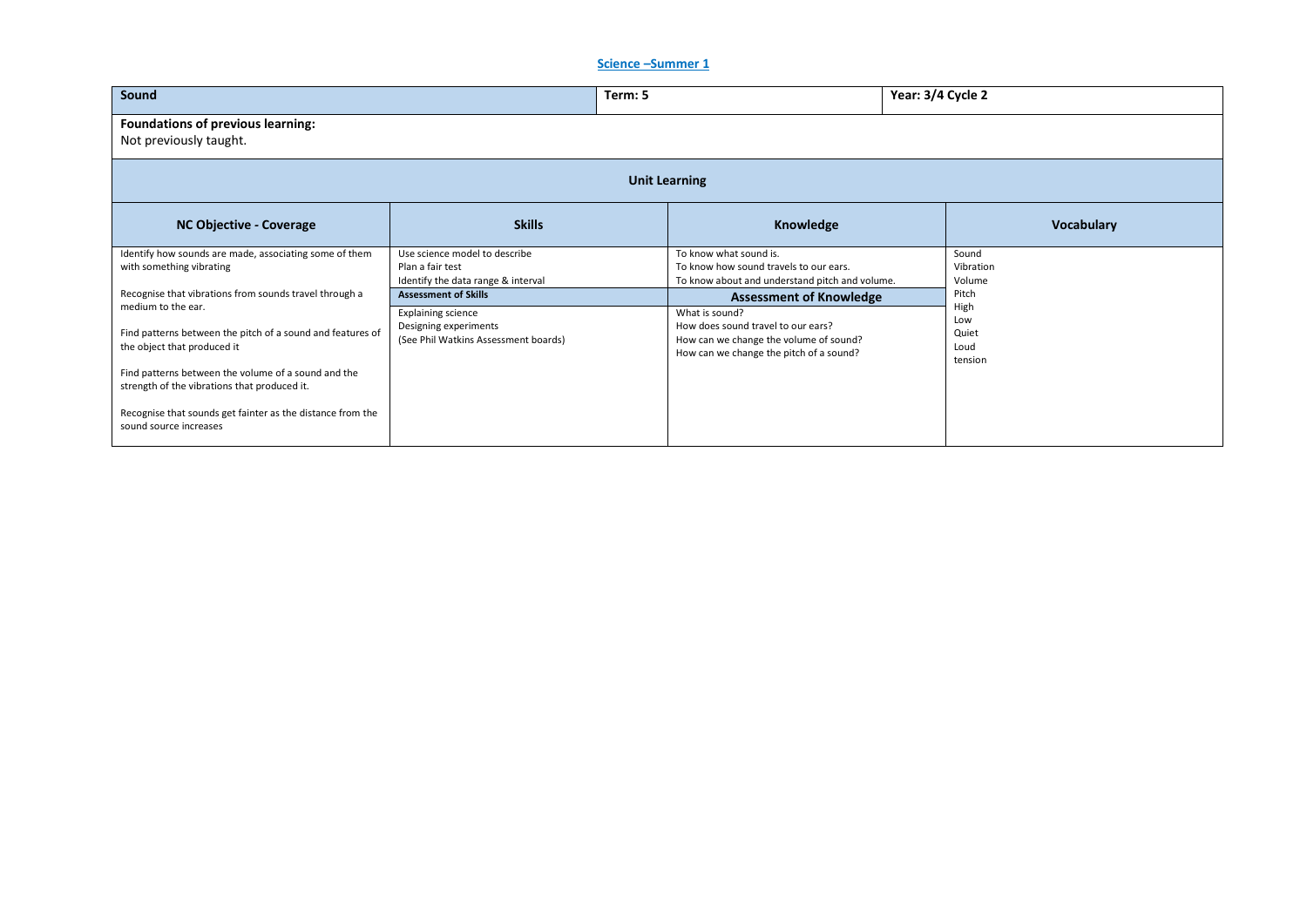#### **Geography –Summer 1**

| Map work | : Rotten Romans | Term       | Year:                                 |
|----------|-----------------|------------|---------------------------------------|
|          | ropic:          | : Summer . | $-3/4$ Cycle $\overline{\phantom{a}}$ |

#### **Foundations of previous learning:**

In KS1 children have learned the countries that make up the UK, their capital cities and the names of the surrounding seas. The children can name and locate the 7 continents of the world as well as the 5 main oceans. The c maps and then developed this knowledge by drawing their own simple maps including the use of a key. Children understand how compass directions can be used to locate a place or feature. Children have developed their vocabul some features within and the local environment and beyond. Children have used their geographical knowledge to explain how places have changed over time.

In the Out in the Wilds topic the children will use maps and aerial photographs be able to compare the geographical features and describe those features while offering explanations for some of the locations. The children w how physical activity has change the physical characteristics of a place in the world.

Through the topic of South America the children will learn to locate and name some of the countries within South America including Brazil. They will be able to make comparisons of the same geographical features in differen and aerial photographs. They will be able to describe how physical activity has changed the physical characteristics of a place in the world. The children have further developed their map skills by using symbols on a key t features. They have identified how people damage and improve the environment through their study of Out of Africa. They have learned and can explain the significance of the Equator, Northern and Southern Hemisphere as well Cancer and Capricorn. They can explain how people are trying to sustain environments

| <b>NC Objective - Coverage</b>                                                                                                                                                                                                                 | <b>Skills</b>                                                                                                                                                                                                                                                                                                                                                                                                                                                                                                                                                                                                                                                                                                                                                                                                                                                                                                                                                                                                                                | Knowledge                                                                                                                                                                                                                                                                                                        | <b>Vocabulary</b>                                                                                                                                                                                                                             |
|------------------------------------------------------------------------------------------------------------------------------------------------------------------------------------------------------------------------------------------------|----------------------------------------------------------------------------------------------------------------------------------------------------------------------------------------------------------------------------------------------------------------------------------------------------------------------------------------------------------------------------------------------------------------------------------------------------------------------------------------------------------------------------------------------------------------------------------------------------------------------------------------------------------------------------------------------------------------------------------------------------------------------------------------------------------------------------------------------------------------------------------------------------------------------------------------------------------------------------------------------------------------------------------------------|------------------------------------------------------------------------------------------------------------------------------------------------------------------------------------------------------------------------------------------------------------------------------------------------------------------|-----------------------------------------------------------------------------------------------------------------------------------------------------------------------------------------------------------------------------------------------|
| Describe and understand key aspects of human geography,<br>including: types of settlement and land use, economic<br>activity including trade links, and the distribution of<br>natural resources including energy, food, minerals and<br>water | Year 3<br>Knowledge & Understanding<br>Make comparisons of the same geographical features in different<br>countries.<br>Identify how people both damage and improve the environment.<br>Identify changes in the local and global environment.<br>Practical<br>Draw sketch maps and plans using agreed symbols for a key.<br>Locate geographical features on a map or atlas using symbols shown<br>in a key.<br>Use eight points of a compass to describe the location of a country<br>or geographical process.<br>Year 4<br>Knowledge & Understanding<br>Locate the countries of Europe (including Russia, north America and<br>South America).<br>Explain how people try to sustain environments.<br>Describe how changes, in the features of a place, can affect the lives<br>and activities of the people living there.<br>Practical<br>Locate and name geographical features on an Ordnance Survey map.<br>Plot a route on a map or globe, from one place to another,<br>identifying countries or significant landmarks that are passed. | To know how the geographical location of Rome helped<br>the Romans become powerful.<br>To be able to plot aspects of the Roman invasion on a map.<br>To know that the Romans improved the infrastructure of<br>England.<br>To know what the word infrastructure means.<br>To locate Hadrian's wall on an OS map. | Rome<br>Location<br>Hadrian's Wall<br>Comparison<br>Countries<br>Damage<br>Improve<br>Environment<br>Sketch<br>Symbols<br>Features<br>Atlas<br>Compass<br>Russia<br>North America South America<br>Europe<br>Ordnance Survey Map<br>Landmarks |
|                                                                                                                                                                                                                                                | <b>Assessment of Skills</b>                                                                                                                                                                                                                                                                                                                                                                                                                                                                                                                                                                                                                                                                                                                                                                                                                                                                                                                                                                                                                  | <b>Assessment of Knowledge</b>                                                                                                                                                                                                                                                                                   |                                                                                                                                                                                                                                               |
|                                                                                                                                                                                                                                                | Use eight points of a compass to describe location of a<br>country or geographical process. (Y3)<br>Draw sketch maps and plans using agreed symbols. (Y3)<br>Plot a route on a map or globe, from one place to another,<br>identifying countries or significant landmarks that are<br>passed. (Y4)<br>Locate and name geographical features on an Ordnance<br>survey map. (Y4)                                                                                                                                                                                                                                                                                                                                                                                                                                                                                                                                                                                                                                                               | How did the geographical location of Rome help the<br>Romans become powerful?<br>Can you plot aspects of the Roman invasion on a map?<br>How did the Romans improve England?<br>What does the word infrastructure mean?<br>Can you find Hadrian's wall on a OS map?                                              |                                                                                                                                                                                                                                               |

#### **Unit Learning**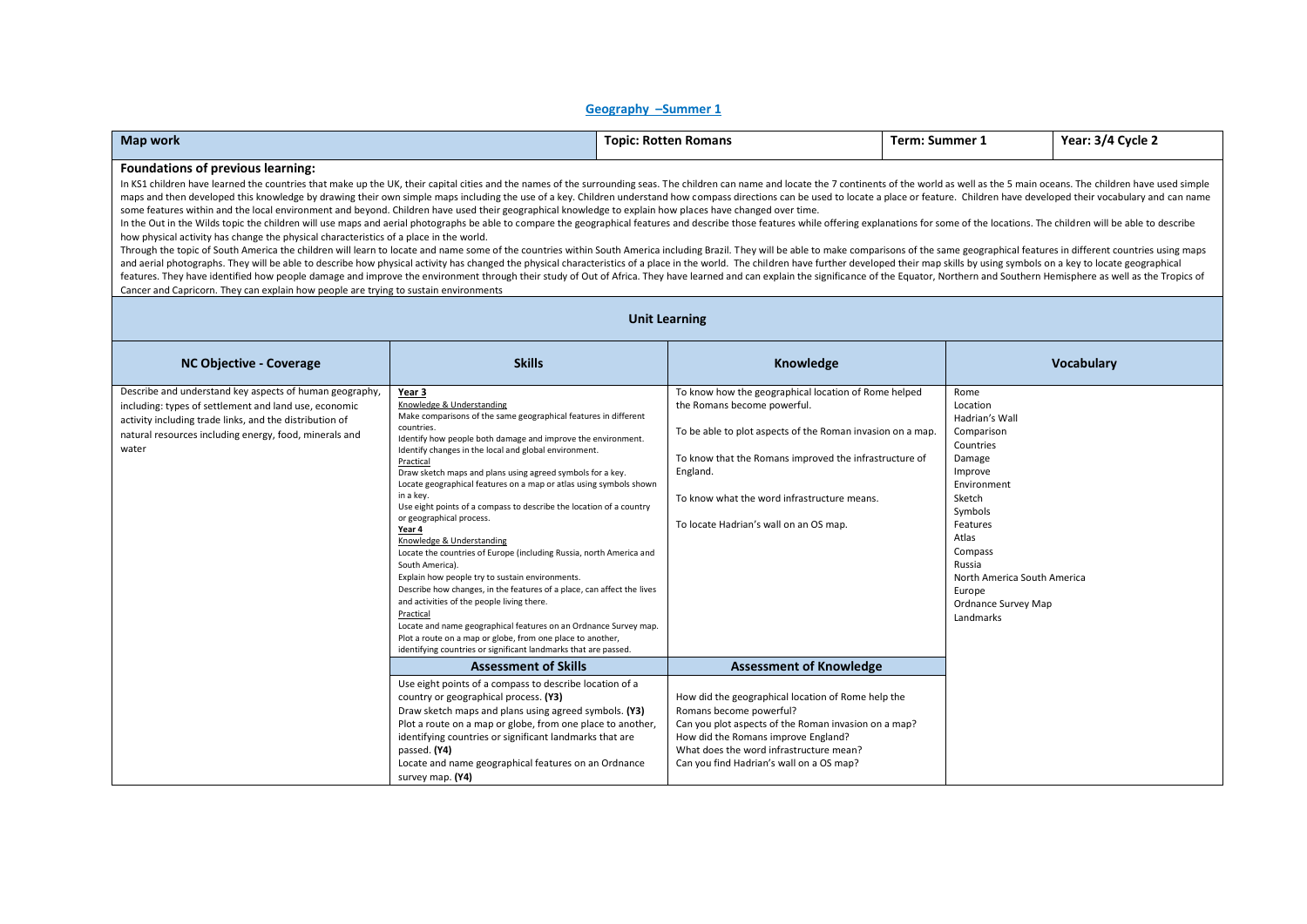#### **Art and Design –Summer 1**

| Roman shields: Colour, materials, texture                                                                                                                                                                                                                                                                                                                                                |                                                                                                                                                                                                                                                                                                                                                                                                                                                                                                                                                                                                                                                                                                                                                                                                                                                                           | <b>Topic: Rotten Romans</b>                                                                                                                                                                                                                                                                    | Term: Summer 1 |                                                                                                            | Year: 3/4 Cycle 2 |  |  |
|------------------------------------------------------------------------------------------------------------------------------------------------------------------------------------------------------------------------------------------------------------------------------------------------------------------------------------------------------------------------------------------|---------------------------------------------------------------------------------------------------------------------------------------------------------------------------------------------------------------------------------------------------------------------------------------------------------------------------------------------------------------------------------------------------------------------------------------------------------------------------------------------------------------------------------------------------------------------------------------------------------------------------------------------------------------------------------------------------------------------------------------------------------------------------------------------------------------------------------------------------------------------------|------------------------------------------------------------------------------------------------------------------------------------------------------------------------------------------------------------------------------------------------------------------------------------------------|----------------|------------------------------------------------------------------------------------------------------------|-------------------|--|--|
| Foundations of previous learning:<br>Year 3 children will have developed an understanding of 2D and 3D across painting and sculpture and will have explored the relationship between mood and colour.<br>Year 4 children will build upon their use of artistic and visual vocabulary to discuss work and will use the knowledge of complementary and opposing colours to create pattern. |                                                                                                                                                                                                                                                                                                                                                                                                                                                                                                                                                                                                                                                                                                                                                                                                                                                                           |                                                                                                                                                                                                                                                                                                |                |                                                                                                            |                   |  |  |
| <b>Unit Learning</b>                                                                                                                                                                                                                                                                                                                                                                     |                                                                                                                                                                                                                                                                                                                                                                                                                                                                                                                                                                                                                                                                                                                                                                                                                                                                           |                                                                                                                                                                                                                                                                                                |                |                                                                                                            |                   |  |  |
| <b>NC Objective - Coverage</b>                                                                                                                                                                                                                                                                                                                                                           | <b>Skills</b>                                                                                                                                                                                                                                                                                                                                                                                                                                                                                                                                                                                                                                                                                                                                                                                                                                                             | Knowledge                                                                                                                                                                                                                                                                                      |                |                                                                                                            | Vocabulary        |  |  |
| Pupils should be taught:<br>To create sketch books to record their observations and<br>use them to review and revisit ideas<br>To improve their mastery of art and design techniques,<br>including drawing, painting and sculpture with a range of<br>materials.                                                                                                                         | Year 3<br>Use sketchbooks to record drawings from observations<br>Begin to include detail within work<br>Experiment with a wider range of materials<br>Explore complementary and opposing colours in creating<br>patterns<br>Use a variety of ways to record ideas including digital<br>cameras and iPads<br>Develop in confidence when adding greater detail and<br>texture to 3D work<br>To draw from different perspectives<br>Begin to use artistic/visual vocabulary to discuss work<br>Year 4<br>Develop the range of work recorded in sketch books<br>Use a variety of brushes and experiment with ways of<br>marking with them<br>Develop artistic/visual vocabulary to discuss work<br>Begin to suggest improvements to own work<br>Present work in a variety of ways<br>To draw on a range of scales<br>To experiment with different tones using graded pencils | To know that Roman Shields had decorative elements.<br>To know that Roman Shields need to be symmetrical.<br>To know that Roman Shields only use two colours.<br>To know that different materials create different effects.<br>To know that different materials can add detail and<br>texture. |                | Roman shield<br>Decorative<br>Elements<br>Symmetrical<br>Colour<br>Material<br>Effect<br>Detail<br>Texture |                   |  |  |
|                                                                                                                                                                                                                                                                                                                                                                                          | <b>Assessment of Skills</b><br>Year 3<br>To draw from different perspectives<br>Begin to use artistic/visual vocabulary to discuss work<br>Year 4<br>Experiment with different tones using graded pencils<br>Develop artistic/visual vocabulary to discuss work                                                                                                                                                                                                                                                                                                                                                                                                                                                                                                                                                                                                           | <b>Assessment of Knowledge</b><br>Can you describe a Roman shield?<br>What requirements did Roman shields need to fit?<br>How many colours did Roman shields use?<br>What materials would you use to re-create your Roman<br>shield?<br>How could you add detail and texture?                  |                |                                                                                                            |                   |  |  |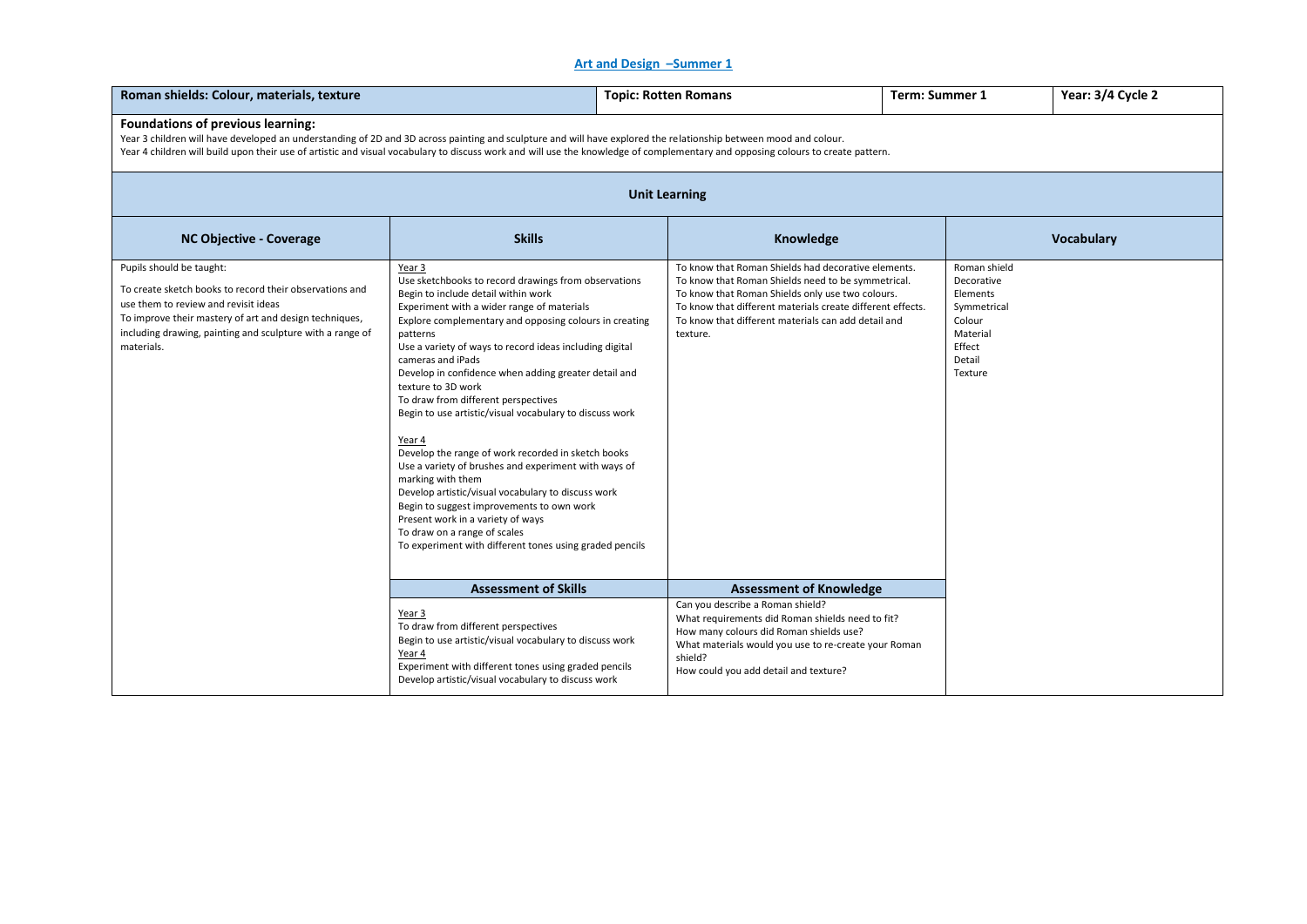**Physical Education –Summer 1** 

| <b>Rounders</b>                                                                                                                                                                                                                                                                                                                                                                                                                                                                                                                                                                                                                                                                                                                                                                                                                                                                                                                                                                                                                                                                    |                                                                                                                                                                                                                                                                                                                                                                                                                                                                                                                                                                                                                                                                                                                                                                                      | <b>Term: Summer 1</b>                                                                                                    | Year: 3/4 cycle 2                                                                                                                                                  |  |  |  |  |  |
|------------------------------------------------------------------------------------------------------------------------------------------------------------------------------------------------------------------------------------------------------------------------------------------------------------------------------------------------------------------------------------------------------------------------------------------------------------------------------------------------------------------------------------------------------------------------------------------------------------------------------------------------------------------------------------------------------------------------------------------------------------------------------------------------------------------------------------------------------------------------------------------------------------------------------------------------------------------------------------------------------------------------------------------------------------------------------------|--------------------------------------------------------------------------------------------------------------------------------------------------------------------------------------------------------------------------------------------------------------------------------------------------------------------------------------------------------------------------------------------------------------------------------------------------------------------------------------------------------------------------------------------------------------------------------------------------------------------------------------------------------------------------------------------------------------------------------------------------------------------------------------|--------------------------------------------------------------------------------------------------------------------------|--------------------------------------------------------------------------------------------------------------------------------------------------------------------|--|--|--|--|--|
| <b>Foundations of previous learning:</b><br>Year 3/4 Cycle 1<br>Use a range of skills with increasing control<br>Strike a ball with intent and throw it more accurately when bowling and/or fielding<br>Intercept and stop the ball with consistency, and sometimes catch the ball<br>Return the ball quickly and accurately.<br>Choose and use batting or throwing skills to make the game hard for their opponents<br>Judge how far they can run to score points<br>Choose where to stand as a fielder to make it hard for the batter<br>Work well as a team to make it hard for the batter<br>Are familiar with and use the rules set, and keep games going without disputes<br>Know the demands that specific activities make on their bodies<br>Know the importance of warming up<br>Describe what is successful in their own and others' play<br>Identify parts of their performance that need improvement, and suggest how to achieve this<br>Assessment: Strike a ball with intent, intercept and stop a ball, and throw a ball accurately in striking and fielding games. |                                                                                                                                                                                                                                                                                                                                                                                                                                                                                                                                                                                                                                                                                                                                                                                      |                                                                                                                          |                                                                                                                                                                    |  |  |  |  |  |
| <b>Unit Learning</b>                                                                                                                                                                                                                                                                                                                                                                                                                                                                                                                                                                                                                                                                                                                                                                                                                                                                                                                                                                                                                                                               |                                                                                                                                                                                                                                                                                                                                                                                                                                                                                                                                                                                                                                                                                                                                                                                      |                                                                                                                          |                                                                                                                                                                    |  |  |  |  |  |
| <b>NC Objective - Coverage</b>                                                                                                                                                                                                                                                                                                                                                                                                                                                                                                                                                                                                                                                                                                                                                                                                                                                                                                                                                                                                                                                     |                                                                                                                                                                                                                                                                                                                                                                                                                                                                                                                                                                                                                                                                                                                                                                                      | <b>Vocabulary</b>                                                                                                        |                                                                                                                                                                    |  |  |  |  |  |
| Use running, jumping, throwing and catching in isolation<br>and in combination<br>Play competitive games, modified where appropriate [for<br>example, badminton, basketball, cricket, football, hockey,<br>netball, rounders and tennis], and apply basic principles<br>suitable for attacking and defending<br>Take part in outdoor and adventurous activity challenges<br>both individually and within a team                                                                                                                                                                                                                                                                                                                                                                                                                                                                                                                                                                                                                                                                    | Use a range of skills with increasing control<br>Strike a ball with intent and throw it more accurately when bowling and/or fielding<br>Intercept and stop the ball with consistency, and sometimes catch the ball<br>Return the ball quickly and accurately.<br>Choose and use batting or throwing skills to make the game hard for their opponents<br>Judge how far they can run to score points<br>Choose where to stand as a fielder to make it hard for the batter<br>Work well as a team to make it hard for the batter<br>Are familiar with and use the rules set, and keep games going without disputes<br>Know the demands that specific activities make on their bodies<br>Know the importance of warming up<br>Describe what is successful in their own and others' play. | Identify parts of their performance that need improvement, and suggest how to achieve this<br><b>Assessment</b>          | Control<br>Strike<br>Accuracy<br><b>Bowling</b><br>Fielding<br><b>Batting</b><br>Throwing<br>Fielder<br>Batter<br>Rules<br><b>Disputes</b><br>Warm up<br>Cool down |  |  |  |  |  |
|                                                                                                                                                                                                                                                                                                                                                                                                                                                                                                                                                                                                                                                                                                                                                                                                                                                                                                                                                                                                                                                                                    | games.                                                                                                                                                                                                                                                                                                                                                                                                                                                                                                                                                                                                                                                                                                                                                                               | Choose and use appropriate batting and throwing skills to make it difficult for an opponent during striking and fielding |                                                                                                                                                                    |  |  |  |  |  |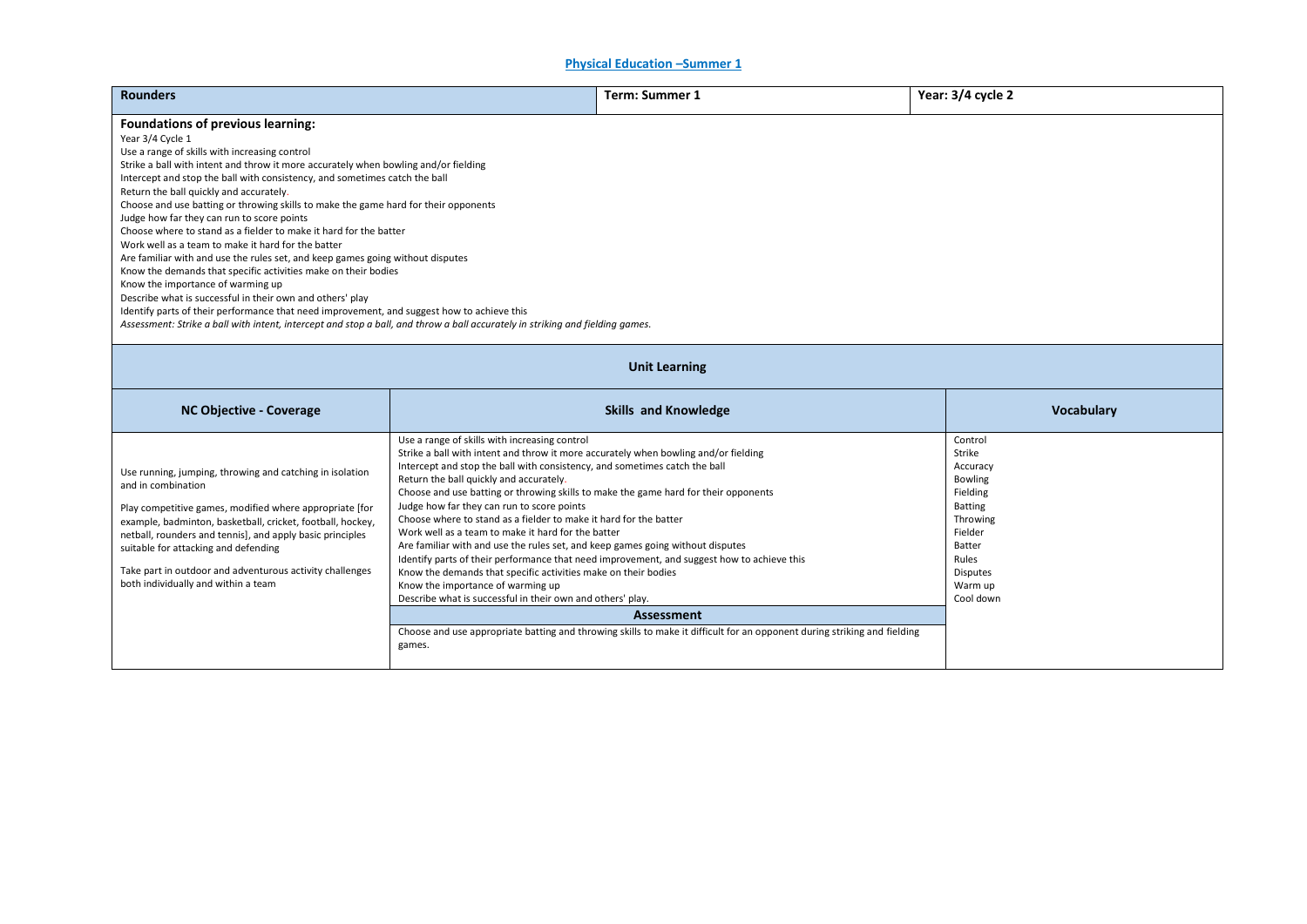**Religious Education –Summer 1** 

| <b>Foundations of previous learning:</b><br>To be aware of Buddhism as a religion.<br>To have an awareness of Buddhism as a main religion in England.<br>To understand how faith plays an important part in people's daily life.<br>To know who Siddhartha is.<br>To understand the key teachings of the Buddha.<br><b>Unit Learning</b><br><b>Skills</b><br><b>NC Objective - Coverage</b><br>Knowledge<br><b>Vocabulary</b><br>What is the best way for a Buddhist to live a<br>Thinking about religion and belief<br>To understand what influences the choices they<br>Buddha<br>good life?<br>comment on connections between questions, beliefs, values and practices<br>8-fold-path<br>make.<br>describe the impact of beliefs and practices on individuals, groups and<br>To understand the Noble Eightfold Path and how<br>To understand how Buddha's<br>Healthy<br>teachings make a difference to<br>this influences decisions.<br>Choices<br>communities<br>describe similarities and differences within and between religions and beliefs<br>To know the meaning of each aspect within the<br>how Buddhists choose to live<br>Consequences<br>Enquiring, investigating and interpreting<br>Eightfold Path.<br>life.<br>Kindness<br>gather, select, and organise ideas about religion and belief<br>Feelings<br>suggest answers to some questions raised by the study of religions and beliefs<br>Noble<br>suggest meanings for a range of forms of religious expression, using<br>Viewpoint<br>appropriate vocabulary<br>Awareness<br>Beliefs and teachings (what people believe)<br>Speech<br>describe the key beliefs and teachings of the religions studied, connecting<br>Concentration<br>them accurately with other features of the religions making some<br>Action<br>comparisons between religions<br>Thought<br>Practices and lifestyle (what people do)<br>Effort<br>show understanding of the ways of belonging to religions and what these<br>Living<br>Decisions<br>involve<br>Expression and language (how people express themselves)<br>Choices<br>show, using technical terminology, how religious beliefs, ideas and feelings<br>Guidance<br>can be expressed in a variety of forms, giving meanings for some symbols,<br>stories and language<br>Identity and experience (making sense of who we are)<br>ask questions about the significant experiences of key figures from religions<br>studied and suggest answers from own and others' experiences, including<br>believers<br>Meaning and purpose (making sense of life)<br>ask questions about puzzling aspects of life and experiences and suggest<br>answers, making reference to the teaching of religions studied<br>Values and commitments (making sense of right and wrong)<br>ask questions about matters of right and wrong and suggest answers that | <b>Topic: Buddhism: Beliefs in Practice</b> |                                                  | Year: 3/4 Cycle 2 | <b>Term: Summer 1</b> |  |  |  |  |
|-----------------------------------------------------------------------------------------------------------------------------------------------------------------------------------------------------------------------------------------------------------------------------------------------------------------------------------------------------------------------------------------------------------------------------------------------------------------------------------------------------------------------------------------------------------------------------------------------------------------------------------------------------------------------------------------------------------------------------------------------------------------------------------------------------------------------------------------------------------------------------------------------------------------------------------------------------------------------------------------------------------------------------------------------------------------------------------------------------------------------------------------------------------------------------------------------------------------------------------------------------------------------------------------------------------------------------------------------------------------------------------------------------------------------------------------------------------------------------------------------------------------------------------------------------------------------------------------------------------------------------------------------------------------------------------------------------------------------------------------------------------------------------------------------------------------------------------------------------------------------------------------------------------------------------------------------------------------------------------------------------------------------------------------------------------------------------------------------------------------------------------------------------------------------------------------------------------------------------------------------------------------------------------------------------------------------------------------------------------------------------------------------------------------------------------------------------------------------------------------------------------------------------------------------------------------------------------------------------------------------------------------------------------------------------------------------------------------------------------------------------------------------------------------------------------------------------------------------|---------------------------------------------|--------------------------------------------------|-------------------|-----------------------|--|--|--|--|
|                                                                                                                                                                                                                                                                                                                                                                                                                                                                                                                                                                                                                                                                                                                                                                                                                                                                                                                                                                                                                                                                                                                                                                                                                                                                                                                                                                                                                                                                                                                                                                                                                                                                                                                                                                                                                                                                                                                                                                                                                                                                                                                                                                                                                                                                                                                                                                                                                                                                                                                                                                                                                                                                                                                                                                                                                                               |                                             |                                                  |                   |                       |  |  |  |  |
|                                                                                                                                                                                                                                                                                                                                                                                                                                                                                                                                                                                                                                                                                                                                                                                                                                                                                                                                                                                                                                                                                                                                                                                                                                                                                                                                                                                                                                                                                                                                                                                                                                                                                                                                                                                                                                                                                                                                                                                                                                                                                                                                                                                                                                                                                                                                                                                                                                                                                                                                                                                                                                                                                                                                                                                                                                               |                                             |                                                  |                   |                       |  |  |  |  |
|                                                                                                                                                                                                                                                                                                                                                                                                                                                                                                                                                                                                                                                                                                                                                                                                                                                                                                                                                                                                                                                                                                                                                                                                                                                                                                                                                                                                                                                                                                                                                                                                                                                                                                                                                                                                                                                                                                                                                                                                                                                                                                                                                                                                                                                                                                                                                                                                                                                                                                                                                                                                                                                                                                                                                                                                                                               |                                             |                                                  |                   |                       |  |  |  |  |
|                                                                                                                                                                                                                                                                                                                                                                                                                                                                                                                                                                                                                                                                                                                                                                                                                                                                                                                                                                                                                                                                                                                                                                                                                                                                                                                                                                                                                                                                                                                                                                                                                                                                                                                                                                                                                                                                                                                                                                                                                                                                                                                                                                                                                                                                                                                                                                                                                                                                                                                                                                                                                                                                                                                                                                                                                                               |                                             | show understanding of moral and religious issues |                   |                       |  |  |  |  |
| <b>Assessment of Knowledge</b><br><b>Assessment of Skills</b><br>I can describe one of my 'good' choices and the consequence of it.<br>I can describe how aspects of the 8-fold-path help<br>I can explain the consequences of making a different choice<br>Buddhists know how to live good lives.<br>I can start to explain why some aspects of the 8-fold-path might be hard for<br>some Buddhists to stick to.                                                                                                                                                                                                                                                                                                                                                                                                                                                                                                                                                                                                                                                                                                                                                                                                                                                                                                                                                                                                                                                                                                                                                                                                                                                                                                                                                                                                                                                                                                                                                                                                                                                                                                                                                                                                                                                                                                                                                                                                                                                                                                                                                                                                                                                                                                                                                                                                                             |                                             |                                                  |                   |                       |  |  |  |  |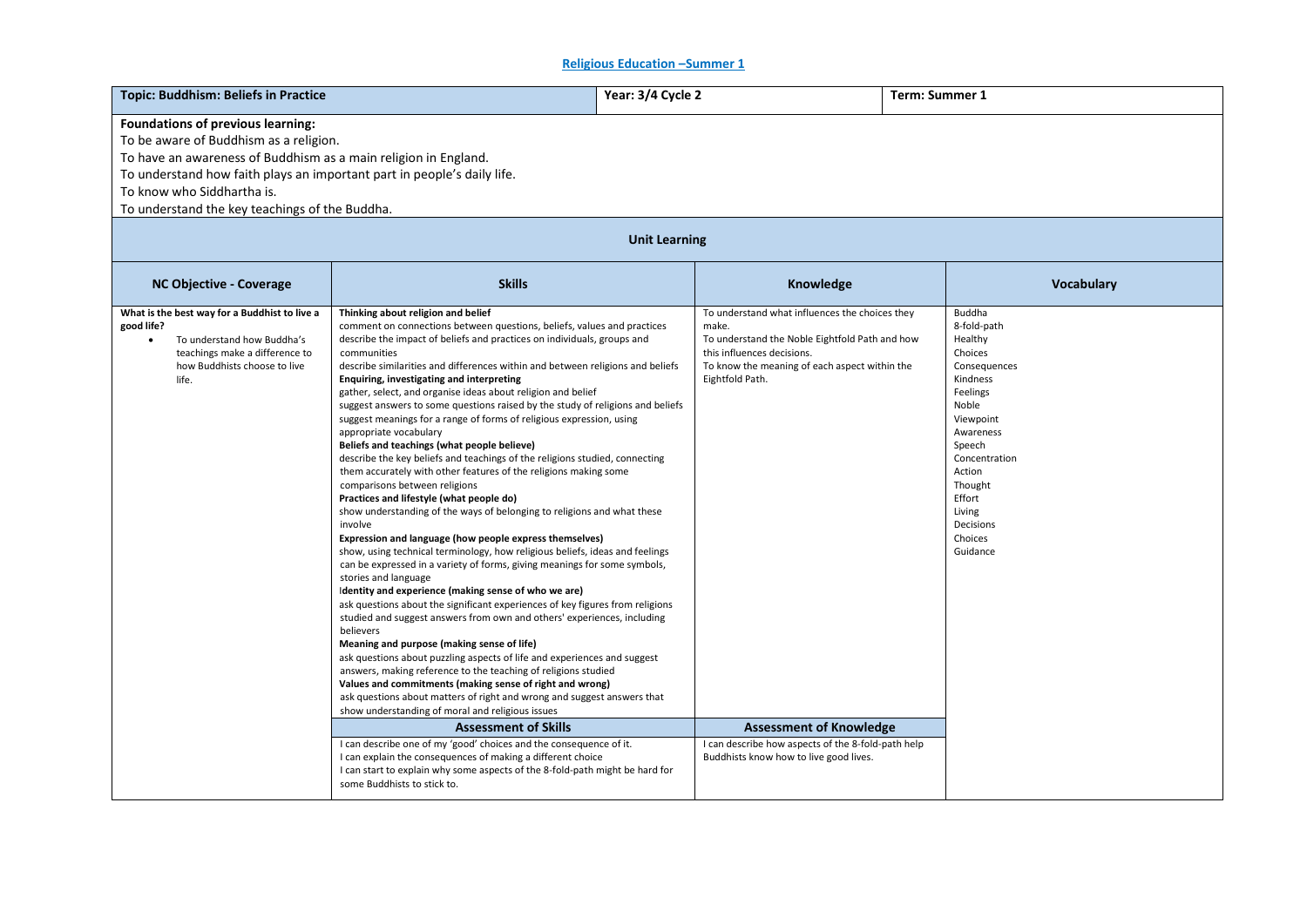## **Computing –Summer 1**

| <b>My Scratch Maths Patterns</b>                                                                                                                                                                                                                                                                                                                                                                                                                                                                       |                                                                                                                                                                                                                                                                                                                                                                                                                                                  |                   | Year: 4<br><b>Topic: Programming</b>                                                                                                                                                                                                                                                                                                                                                                                    |  |                                                                                                                                                                                                           | <b>Term: Summer 1</b>                                                                                          |
|--------------------------------------------------------------------------------------------------------------------------------------------------------------------------------------------------------------------------------------------------------------------------------------------------------------------------------------------------------------------------------------------------------------------------------------------------------------------------------------------------------|--------------------------------------------------------------------------------------------------------------------------------------------------------------------------------------------------------------------------------------------------------------------------------------------------------------------------------------------------------------------------------------------------------------------------------------------------|-------------------|-------------------------------------------------------------------------------------------------------------------------------------------------------------------------------------------------------------------------------------------------------------------------------------------------------------------------------------------------------------------------------------------------------------------------|--|-----------------------------------------------------------------------------------------------------------------------------------------------------------------------------------------------------------|----------------------------------------------------------------------------------------------------------------|
| <b>Foundations of previous learning:</b><br>Children from Year 3 are be able to<br>break an openended problem up into smaller parts.<br>$\bullet$<br>put Coding commands into a sequence to achieve a specific outcome.<br>٠<br>keep testing my program and can recognise when I need to debug it.<br>$\bullet$<br>use repeat commands.<br>٠<br>describe the algorithm I will need for a simple task.<br>٠<br>detect a problem in an algorithm which could result in unsuccessful Coding.<br>$\bullet$ |                                                                                                                                                                                                                                                                                                                                                                                                                                                  |                   |                                                                                                                                                                                                                                                                                                                                                                                                                         |  |                                                                                                                                                                                                           |                                                                                                                |
| <b>Unit Learning</b>                                                                                                                                                                                                                                                                                                                                                                                                                                                                                   |                                                                                                                                                                                                                                                                                                                                                                                                                                                  |                   |                                                                                                                                                                                                                                                                                                                                                                                                                         |  |                                                                                                                                                                                                           |                                                                                                                |
| <b>NC Objective - Coverage</b>                                                                                                                                                                                                                                                                                                                                                                                                                                                                         | <b>Skills</b>                                                                                                                                                                                                                                                                                                                                                                                                                                    | <b>Vocabulary</b> |                                                                                                                                                                                                                                                                                                                                                                                                                         |  |                                                                                                                                                                                                           |                                                                                                                |
| To design, write and debug programs that accomplish<br>specific goals, including controlling or simulating physical<br>systems; solve problems by decomposing them into<br>smaller parts<br>To use sequence, selection, and repetition in programs;<br>work with variables and various forms of input and output<br>To use logical reasoning to explain how some simple<br>algorithms work and to detect and correct errors in                                                                         | <b>Computer Science:</b><br>Understand how computers use variables to count things.<br>Children can use logical reasoning to explain how their<br>code executes and to detect and correct error as they<br>work.<br>Understand how computers use repetition and loops to do<br>things repeatedly.<br>Understand that loops can create animations that repeat<br>infinitely.<br>Children can create a simple game which uses a score<br>variable. |                   | I know that I need to keep testing my program while I am<br>putting it together.<br>To use a variety of tools to create a program.<br>To recognise an error in a program and debug it.<br>To use an efficient procedure to simplify a program. To use<br>logical thinking to solve a problem by breaking it up into<br>smaller parts.<br>To recognise that an algorithm will help me sequence<br>more complex programs. |  | Algorithm Background<br><b>Block Collaboration</b><br>Computational thinking<br><b>Control Costume</b><br>Debug<br>Design Effect<br>Event<br>Forever Imagine<br>Implement Input<br>Make mistakes Movement | Pattern<br>Output Persevere Repeat<br>Rotation Selection (If Then)<br>Sequence<br>Sprite<br>Stage Wait / Pause |
| algorithms and programs                                                                                                                                                                                                                                                                                                                                                                                                                                                                                | Assessment of Skills/Assessment of Knowledge                                                                                                                                                                                                                                                                                                                                                                                                     |                   |                                                                                                                                                                                                                                                                                                                                                                                                                         |  |                                                                                                                                                                                                           |                                                                                                                |
|                                                                                                                                                                                                                                                                                                                                                                                                                                                                                                        | Can you envisage which script can simplify your programming?<br>Can you use different sequences of costumes to create patterns?<br>Can you use logical thinking to predict the pattern that will be created by a set of programming blocks?<br>Can you use procedures to simplify my programming?                                                                                                                                                |                   |                                                                                                                                                                                                                                                                                                                                                                                                                         |  |                                                                                                                                                                                                           |                                                                                                                |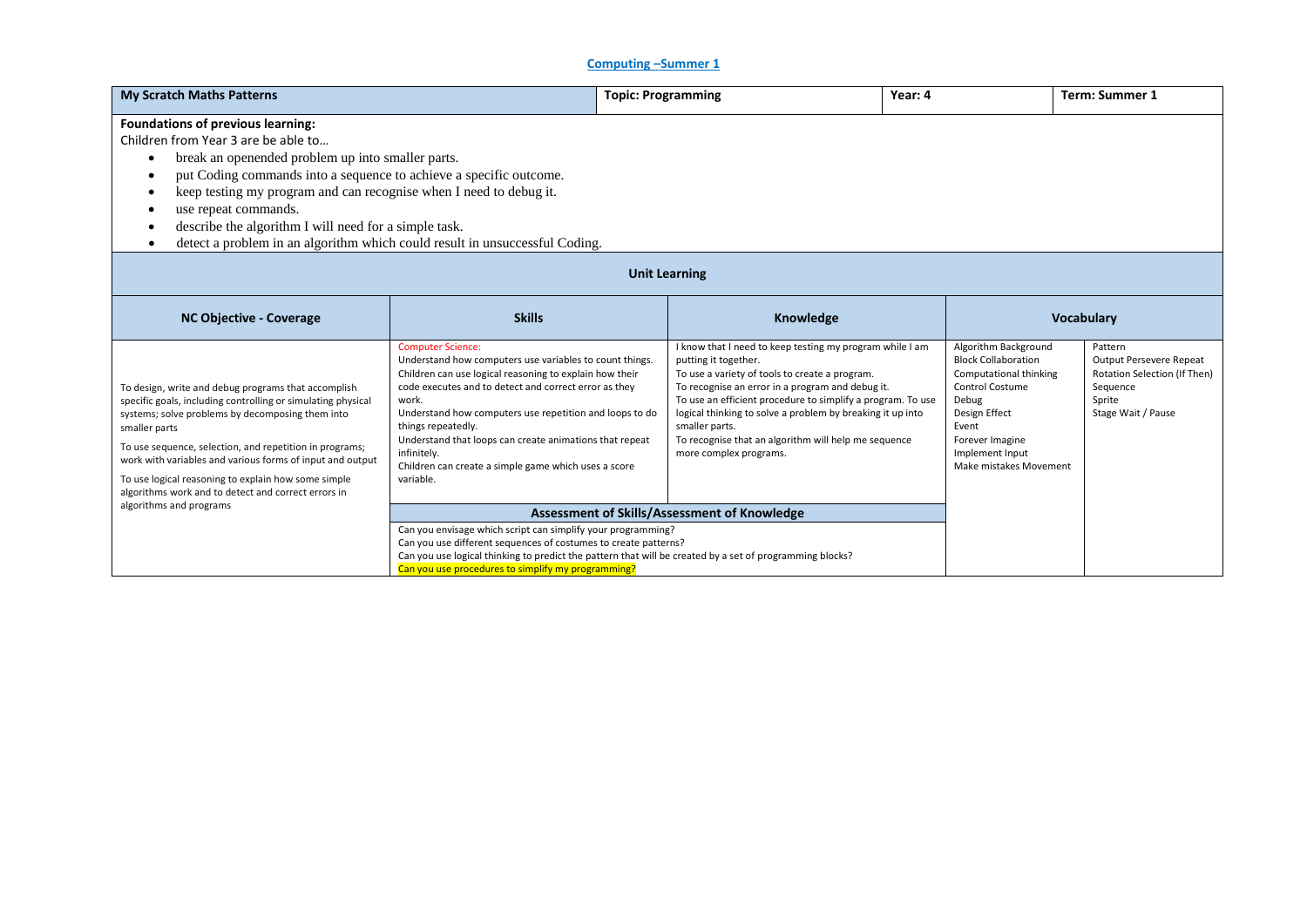## **PSHE –Summer 1**

| <b>Relationships</b>                                                                                                                                                                                                                                                                                                                       | Jigsaw                                                                                                                                                                                                                                                                                                                                                                                                                                                                                                                                                                                                                                                                                                                                                                                                                                                                                                                                                                                                                                                     | Year: 3/4 Cycle 2                                     | <b>Term: Summer 1</b>                         |  |  |  |  |  |
|--------------------------------------------------------------------------------------------------------------------------------------------------------------------------------------------------------------------------------------------------------------------------------------------------------------------------------------------|------------------------------------------------------------------------------------------------------------------------------------------------------------------------------------------------------------------------------------------------------------------------------------------------------------------------------------------------------------------------------------------------------------------------------------------------------------------------------------------------------------------------------------------------------------------------------------------------------------------------------------------------------------------------------------------------------------------------------------------------------------------------------------------------------------------------------------------------------------------------------------------------------------------------------------------------------------------------------------------------------------------------------------------------------------|-------------------------------------------------------|-----------------------------------------------|--|--|--|--|--|
| Foundations of previous learning:<br>Y1 - I can tell you why I appreciate someone who is special to me and express how I feel about them<br>Y2 - I can identify some of the things that cause conflict between me and my friends, I can demonstrate how to use the positive problem solving technique to resolve conflicts with my friends |                                                                                                                                                                                                                                                                                                                                                                                                                                                                                                                                                                                                                                                                                                                                                                                                                                                                                                                                                                                                                                                            |                                                       |                                               |  |  |  |  |  |
| <b>Unit Learning</b>                                                                                                                                                                                                                                                                                                                       |                                                                                                                                                                                                                                                                                                                                                                                                                                                                                                                                                                                                                                                                                                                                                                                                                                                                                                                                                                                                                                                            |                                                       |                                               |  |  |  |  |  |
| <b>Themes</b><br>(Puzzle pieces)                                                                                                                                                                                                                                                                                                           | <b>Outcomes</b>                                                                                                                                                                                                                                                                                                                                                                                                                                                                                                                                                                                                                                                                                                                                                                                                                                                                                                                                                                                                                                            |                                                       | <b>Vocabulary</b>                             |  |  |  |  |  |
| Relationship web<br>Love and loss<br><b>Memories</b><br>Are animals special<br>Special pets<br>Celebrating my relationships with people and animals                                                                                                                                                                                        | I can identify the web of relationships that I am part of, starting from those closest to me and including those more<br>distant<br>I know how it feels to belong to a range of different relationships and can identify what I contribute to each of them<br>I can identify someone I love and can express why they are special to me<br>I know how most people feel when they lose someone or something they love<br>I can tell you about someone I know that I no longer see<br>I understand that we can remember people even if we no longer see them<br>I can explain different points of view on an animal rights issue<br>I can express my own opinion and feelings on this<br>I understand how people feel when they love a special pet<br>I can understand that losing a special pet brings feelings that can be hard to cope with, but that it can be helpful to mark<br>loss by celebrating special things about the pet<br>I know how to show love and appreciation to the people and animals who are special to me<br>I can love and be loved | Special<br>Lose<br>Loss<br>Remember<br>Explain<br>Pet | Relationship<br>Point of view<br>Appreciation |  |  |  |  |  |
|                                                                                                                                                                                                                                                                                                                                            |                                                                                                                                                                                                                                                                                                                                                                                                                                                                                                                                                                                                                                                                                                                                                                                                                                                                                                                                                                                                                                                            |                                                       |                                               |  |  |  |  |  |
|                                                                                                                                                                                                                                                                                                                                            | Year 3<br>I can explain how some of the actions and work of people around the world help and influence my life and can show an<br>awareness of how this could affect my choices<br>Year 4                                                                                                                                                                                                                                                                                                                                                                                                                                                                                                                                                                                                                                                                                                                                                                                                                                                                  |                                                       |                                               |  |  |  |  |  |
|                                                                                                                                                                                                                                                                                                                                            | I can explain different points of view on an animal rights issue and express my own opinion and feelings on this                                                                                                                                                                                                                                                                                                                                                                                                                                                                                                                                                                                                                                                                                                                                                                                                                                                                                                                                           |                                                       |                                               |  |  |  |  |  |